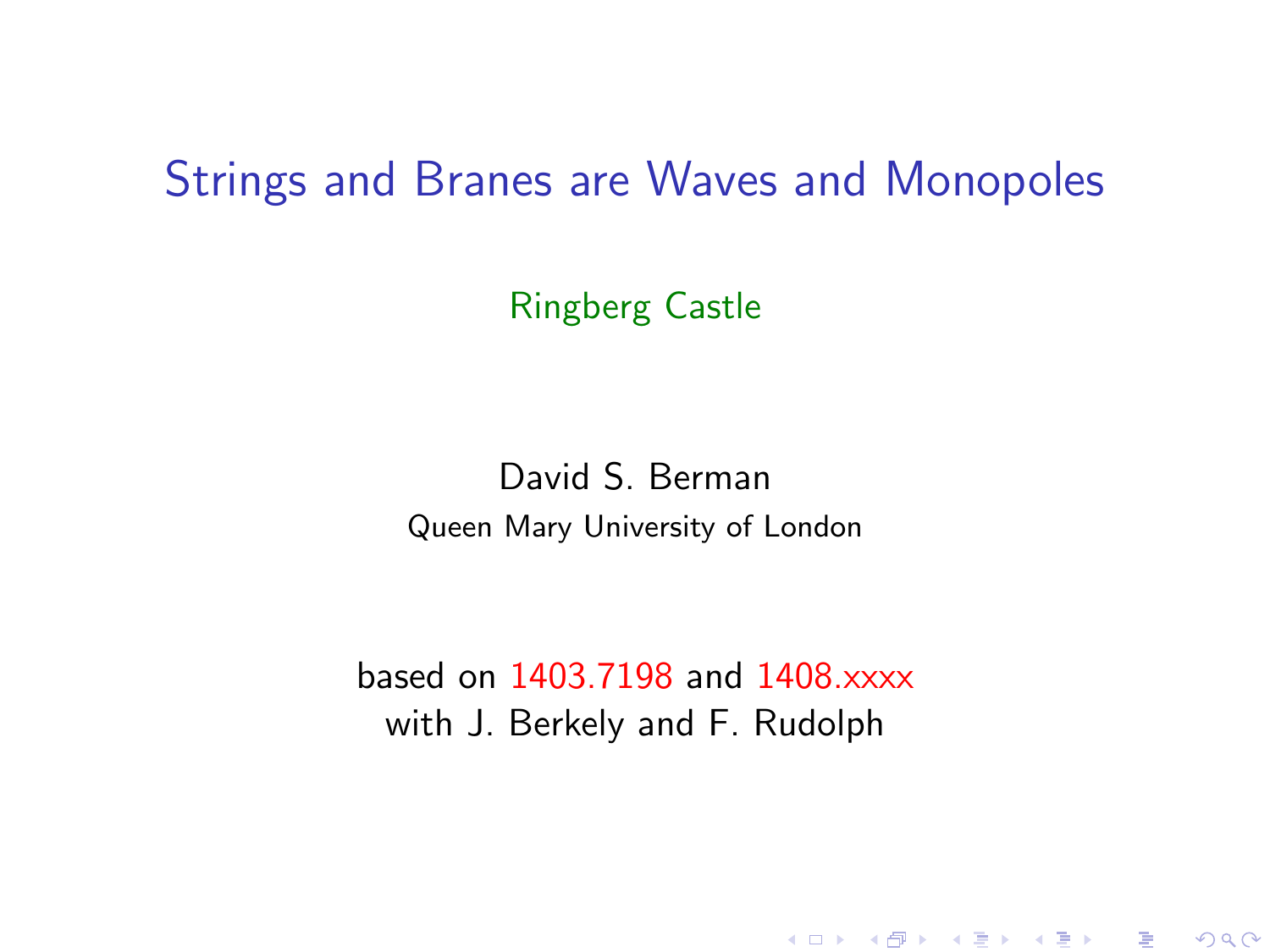## **Outline**

#### **[Motivation](#page-2-0)**

[Double Field Theory](#page-6-0)

[The Wave in DFT](#page-13-0)

K ロ X イロ X K ミ X K ミ X ミ X Y Q Q Q

**[Extensions](#page-26-0)**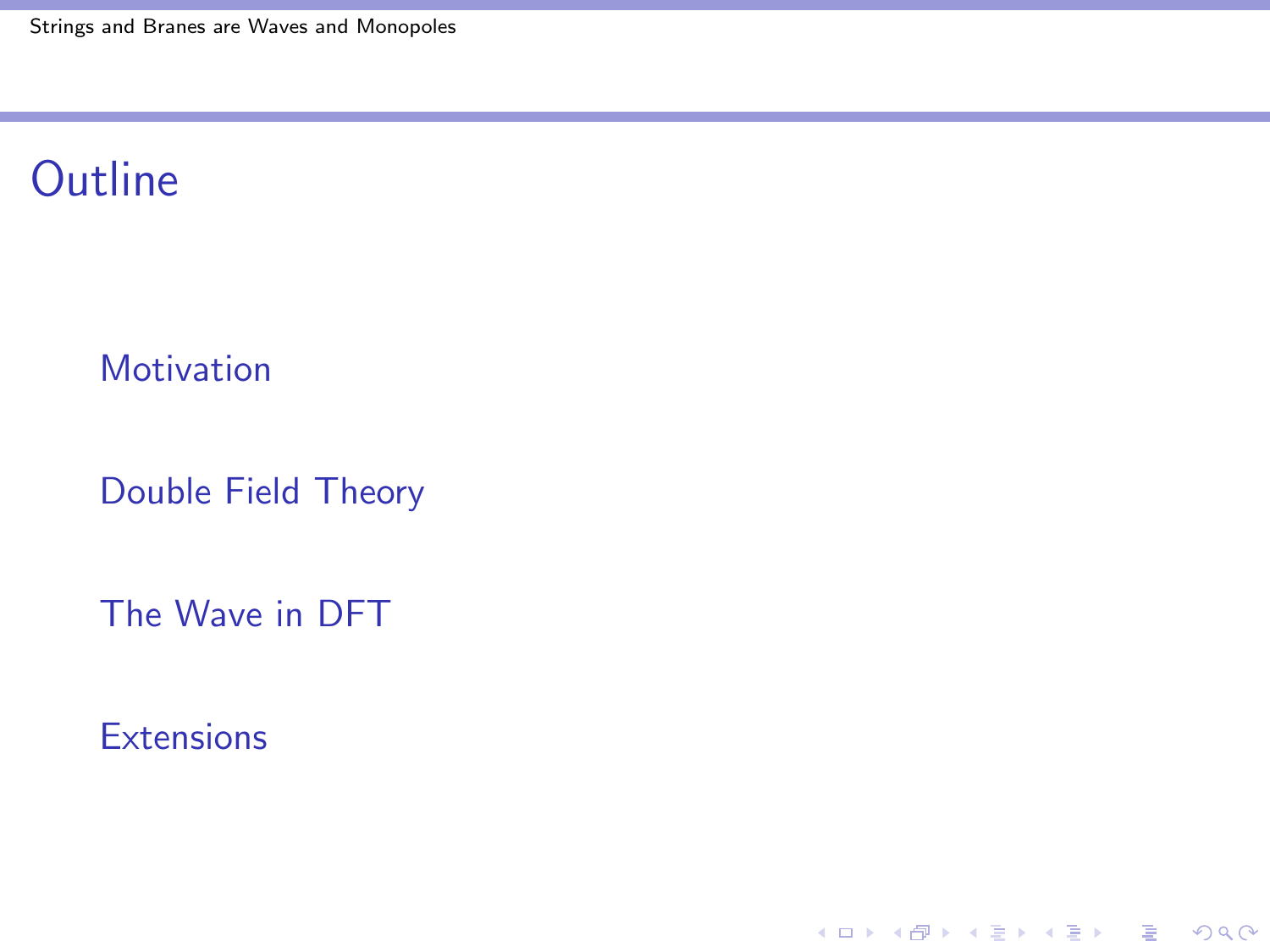[Strings and Branes are Waves and Monopoles](#page-0-0) [Motivation](#page-2-0)

### **Motivation**

<span id="page-2-0"></span>One way of looking at Double Field theory is of a lift of the NS-NS sector of supergravity to a purely geometric theory. That is, it is a sort of Kaluza Klein theory that gives ordinary gravity and 2-form gauge theory under reduction. Its local symmetries must be a combination of diffeomorphisms with the gauge tranformations of the 2-form potentials and its action and equations of motion must contain the usual SUGRA ones once one removes dependences on any extra dimensions we have added.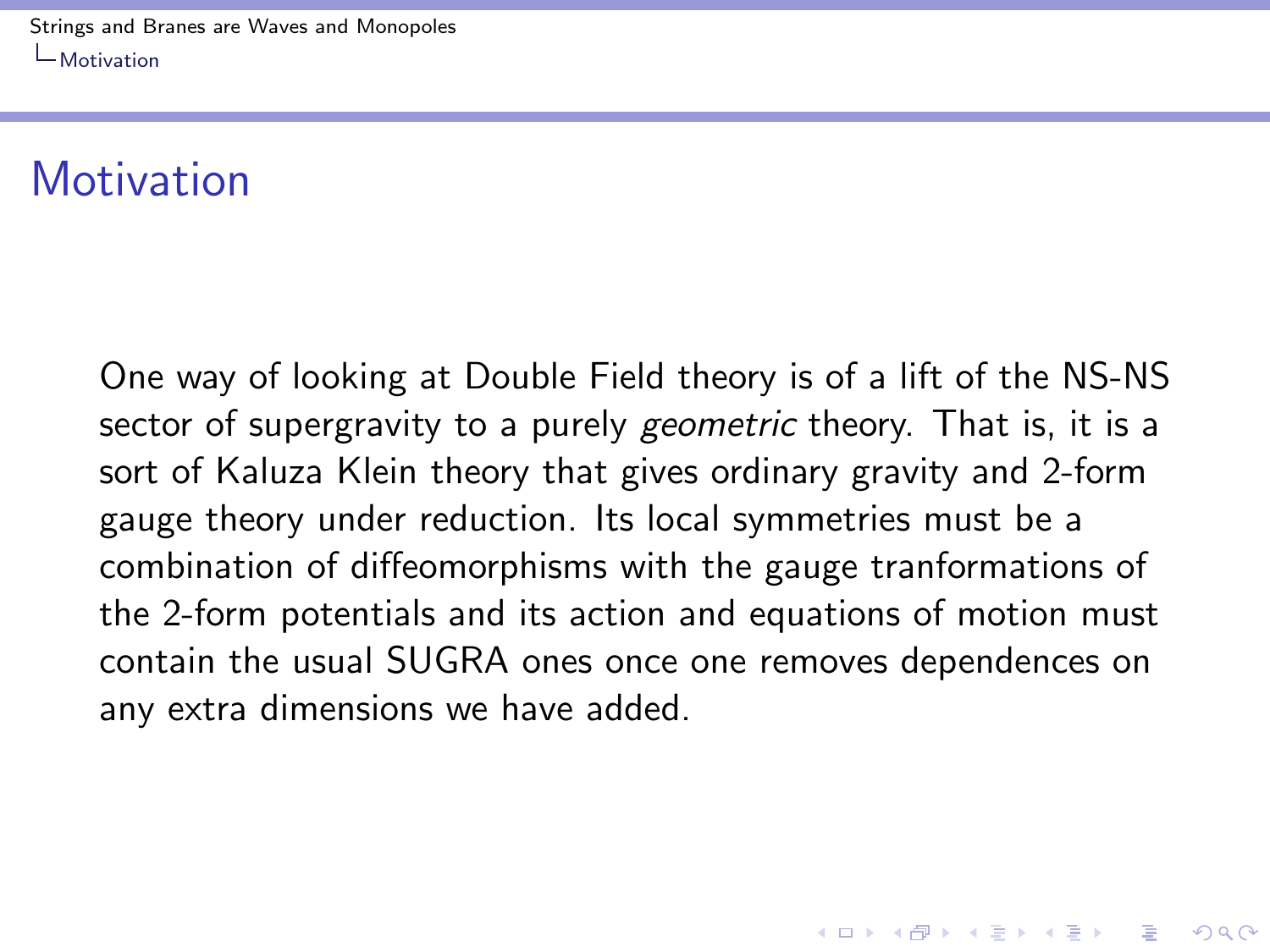## Kaluza Klein modes

- $\triangleright$  Start with massless, thus null states in the full theory, with momentum directed in the extra dimensions
- $\triangleright$  These states from the perspective of the reduced theory have mass and charge

**KORKA SERKER ORA** 

<span id="page-3-0"></span> $\triangleright$  The mass will be given by momentum in KK direction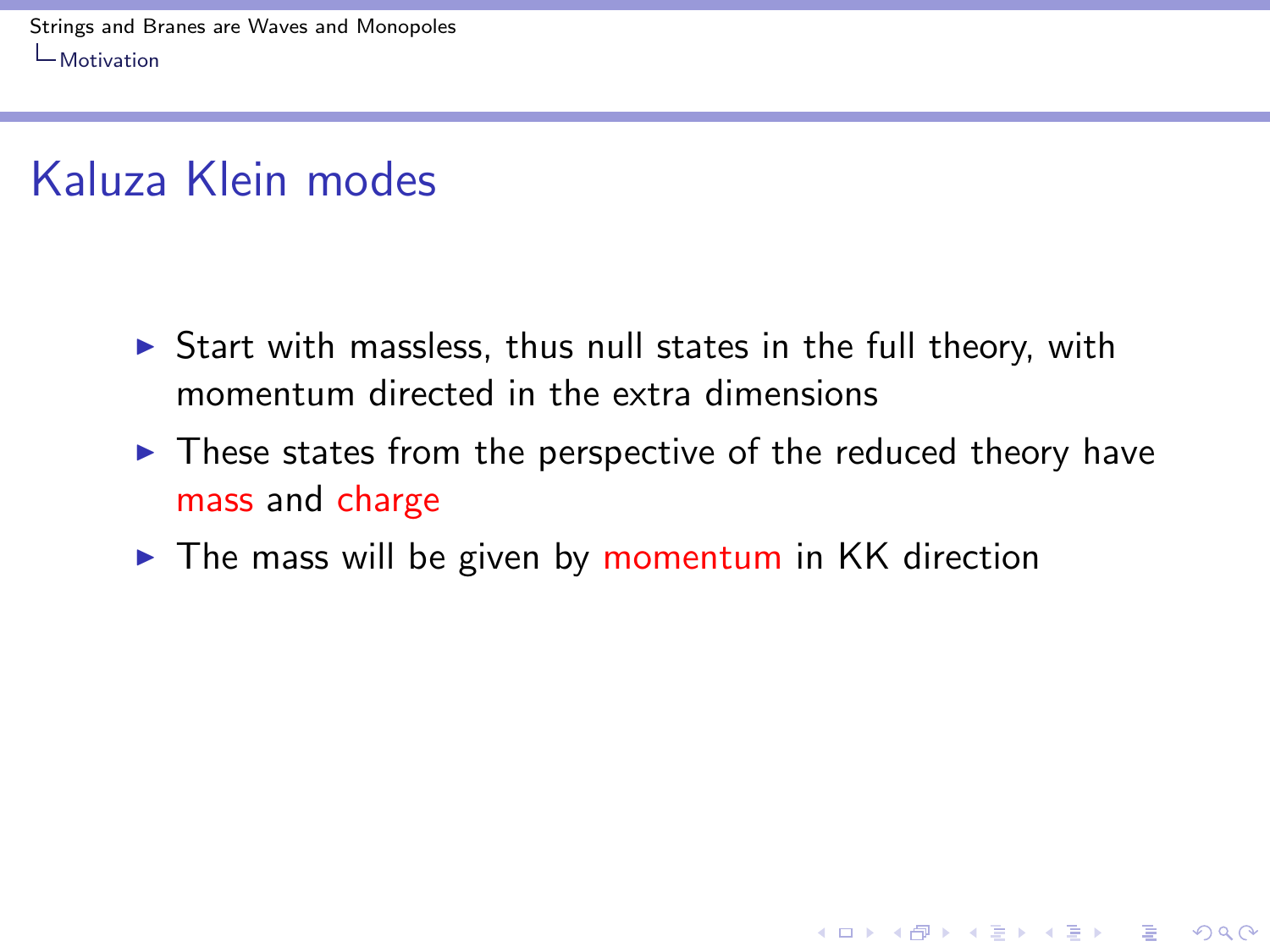## Kaluza Klein modes

- $\triangleright$  Start with massless, thus null states in the full theory, with momentum directed in the extra dimensions
- $\triangleright$  These states from the perspective of the reduced theory have mass and charge
- $\triangleright$  The mass will be given by momentum in KK direction

#### M-theory Example

- $\triangleright$  Null wave solution in M-theory gives D0-brane
- $\triangleright$  D0-brane is momentum mode in 11th direction
- <span id="page-4-0"></span> $\triangleright$  Mass and charge given by momentum - BPS state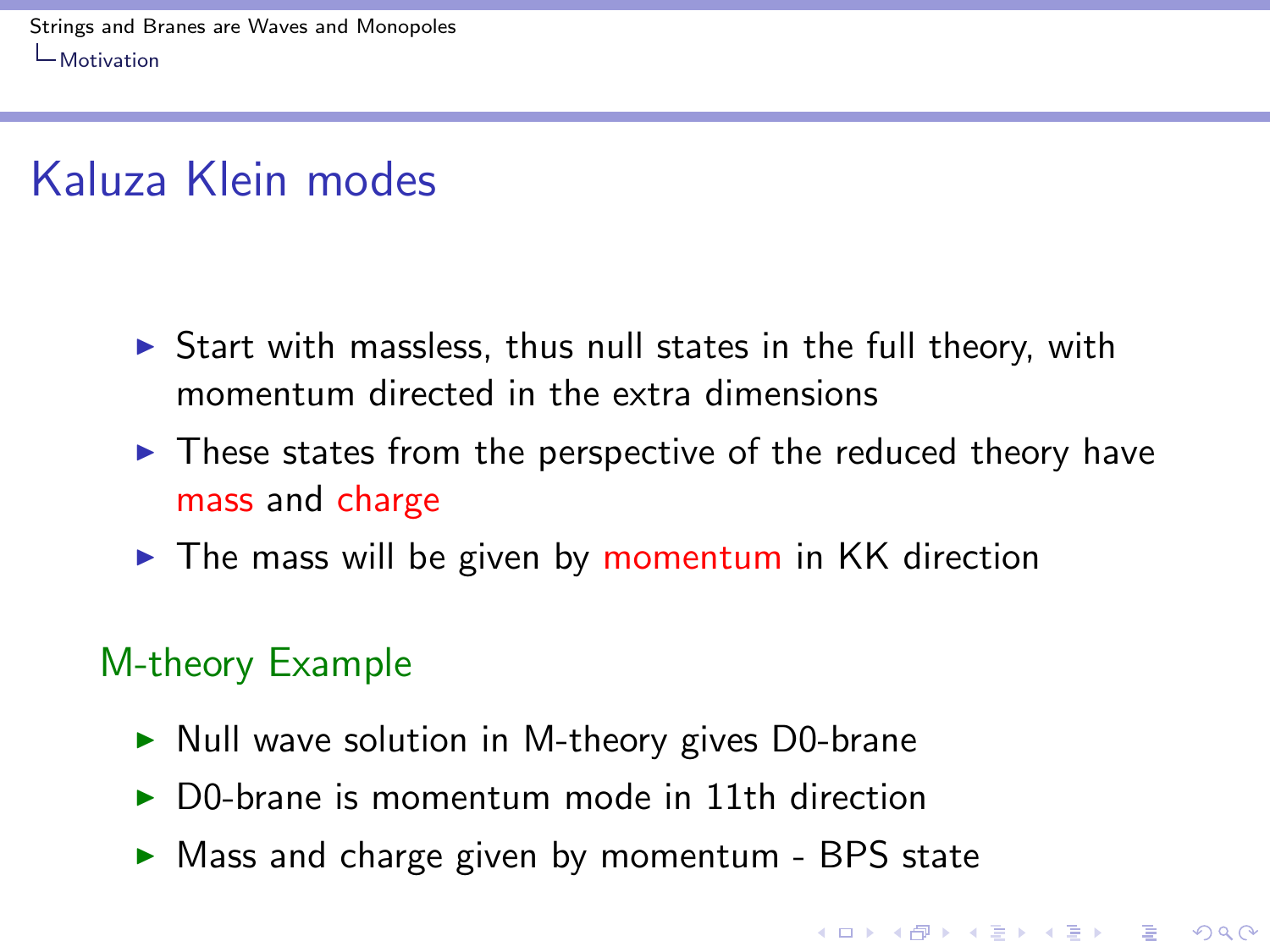## Standard Solutions

<span id="page-5-1"></span>► WAVE PRIMER PRIMER PRIMER PRIMER PRIMER PRIMER PRIMER PRIMER PRIMER PRIMER PRIMER PRIMER PRIMER PRIMER PRIMER PRIMER PRIMER PRIMER PRIMER PRIMER PRIMER PRIMER PRIMER PRIMER PRIMER PRIMER PRIMER PRIMER PRIMER PRIMER PRIM

K ロ ▶ K @ ▶ K 할 > K 할 > 1 할 > 1 이익어

$$
ds^{2} = -H^{-1}dt^{2} + H \left[ dz - (H^{-1} - 1)dt \right]^{2} + d\vec{y}_{(D-2)}^{2}
$$
  

$$
B_{\mu\nu} = 0, \qquad e^{-2\phi} = e^{-2\phi_{0}}
$$

 $\blacktriangleright$  F1-string

$$
ds^{2} = -H^{-1} \left[ dt^{2} - dz^{2} \right] + d\vec{y}_{(D-2)}^{2}
$$
  
\n
$$
B_{tz} = -(H^{-1} - 1), \qquad e^{-2\phi} = He^{-2\phi_{0}}
$$

<span id="page-5-0"></span> $\blacktriangleright$  Harmonic Function

$$
H = 1 + \frac{h}{|\vec{y}_{(D-2)}|^{D-4}}, \qquad \nabla^2 H = 0
$$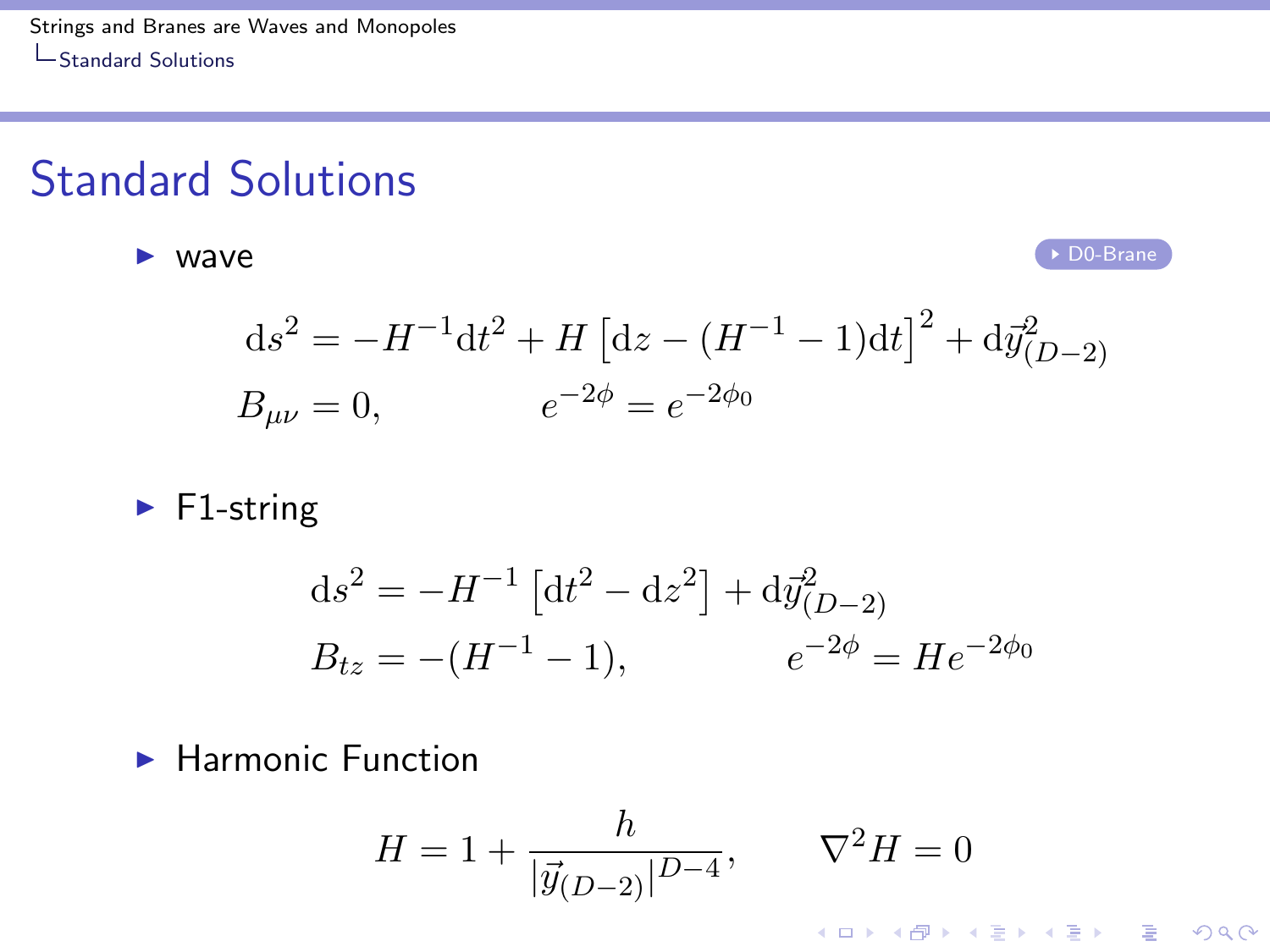## Introduction to Double Field Theory

#### Novel formulation of string theory

- **Bosonic NS-NS sector:**  $g_{\mu\nu}$ ,  $B_{\mu\nu}$  and  $\phi$
- $\blacktriangleright$  Makes  $O(D, D; R)$  a manifest symmetry of the action
- $\triangleright$  Metric and B-field on equal footing geometric unification

Double the dimension of space but require a global  $O(D, D)$ structure

**KORKAR KERKER EL VOLO** 

<span id="page-6-0"></span>
$$
\blacktriangleright \ O(D,D) \text{ structure } \eta = \begin{pmatrix} 0 & 1 \\ 1 & 0 \end{pmatrix}
$$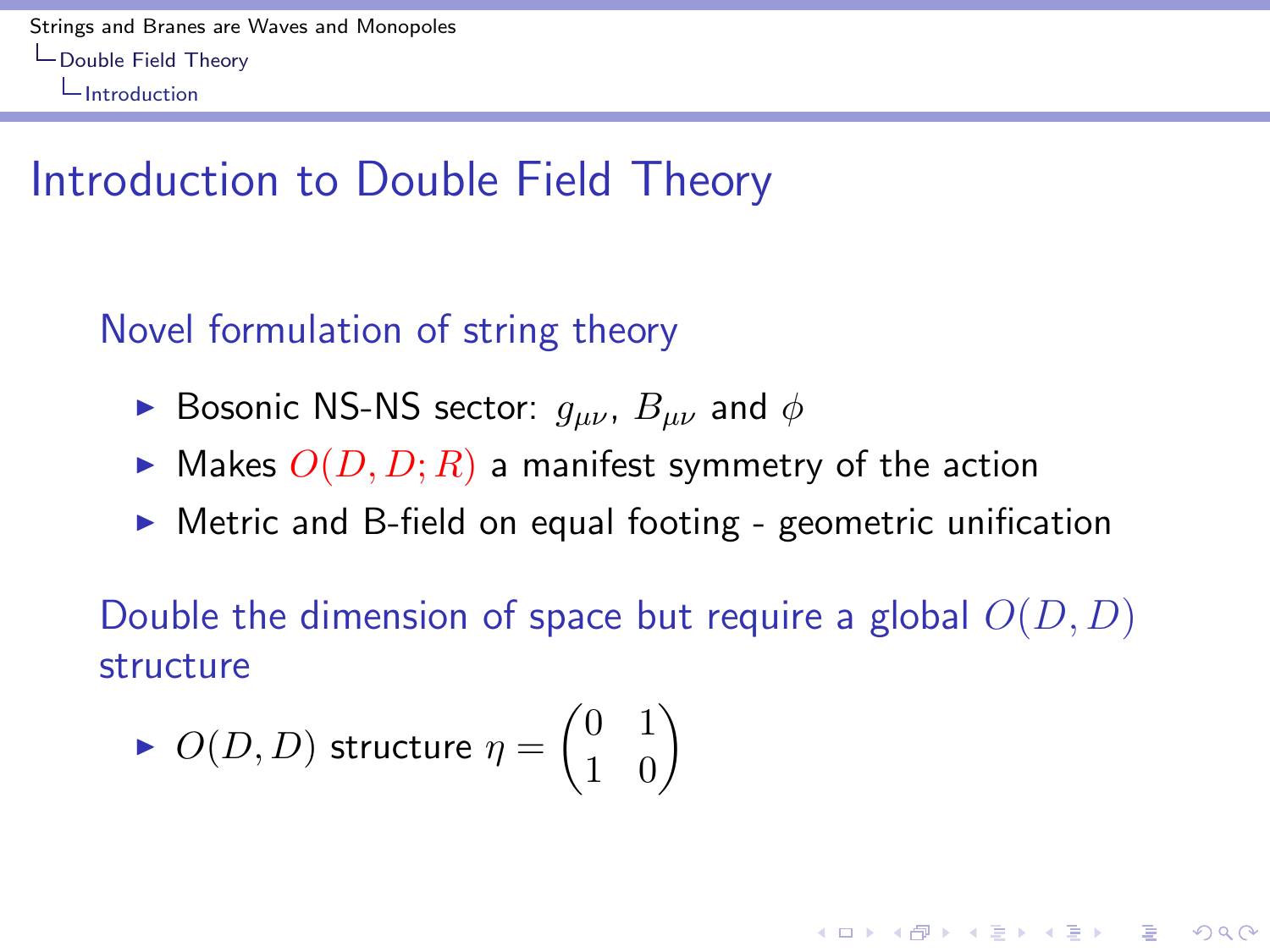### Geometric Framework

### Doubling the dimension of space to 2D

- Introduce new coordinates  $\tilde{x}_\mu$
- <span id="page-7-0"></span> $\triangleright$  Need section condition to pick D dimensions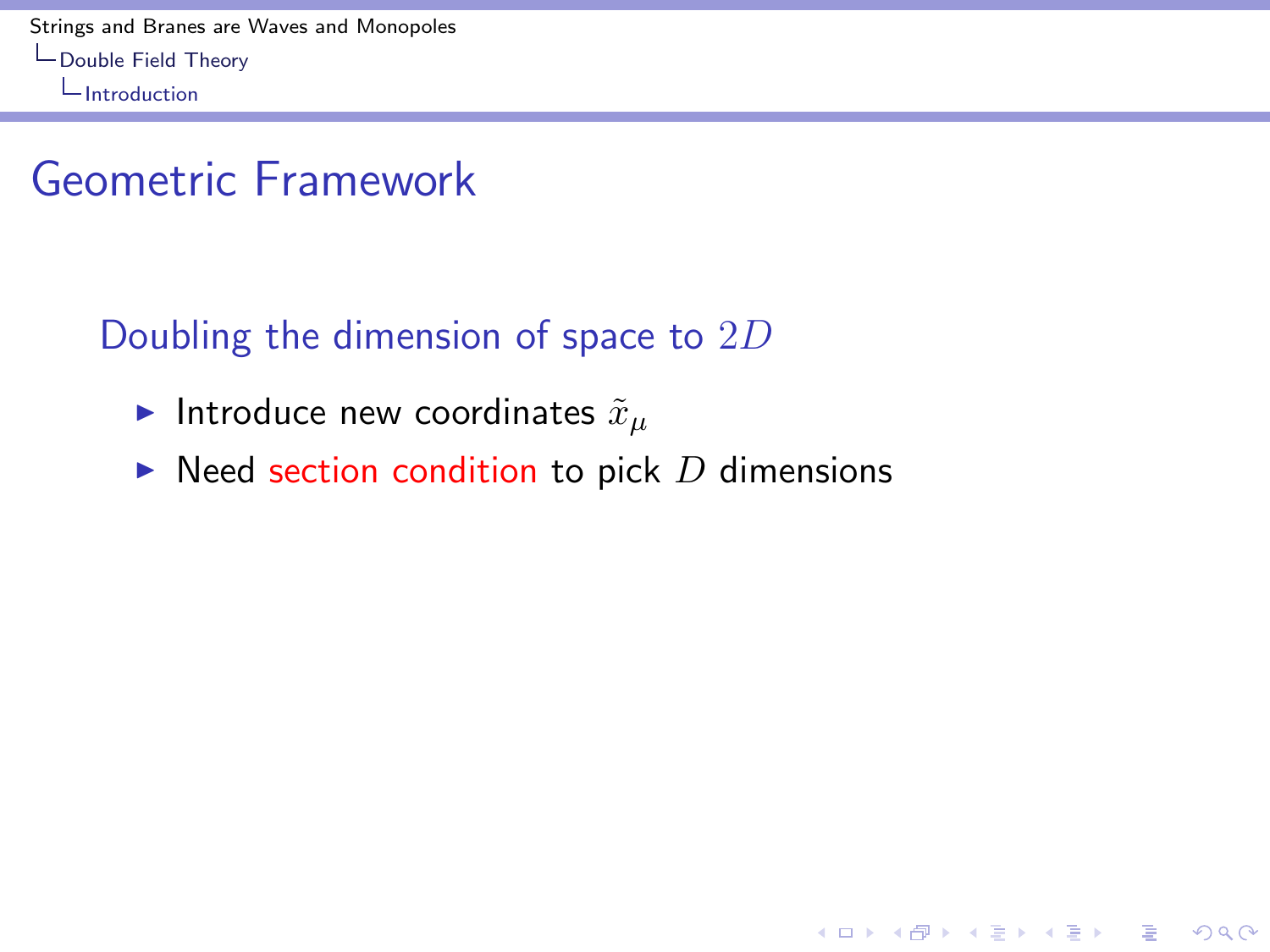### Geometric Framework

### Doubling the dimension of space to  $2D$

- Introduce new coordinates  $\tilde{x}_\mu$
- $\triangleright$  Need section condition to pick D dimensions

#### Unification of two concepts

- $\triangleright$  Metric and B-field  $\rightarrow$  generalized metric
- $\triangleright$  Diffeos and gauge transformations  $\rightarrow$  generalized diffeos

**KORKA SERKER ORA** 

<span id="page-8-0"></span> $\triangleright$  Generated by generalized Lie derivative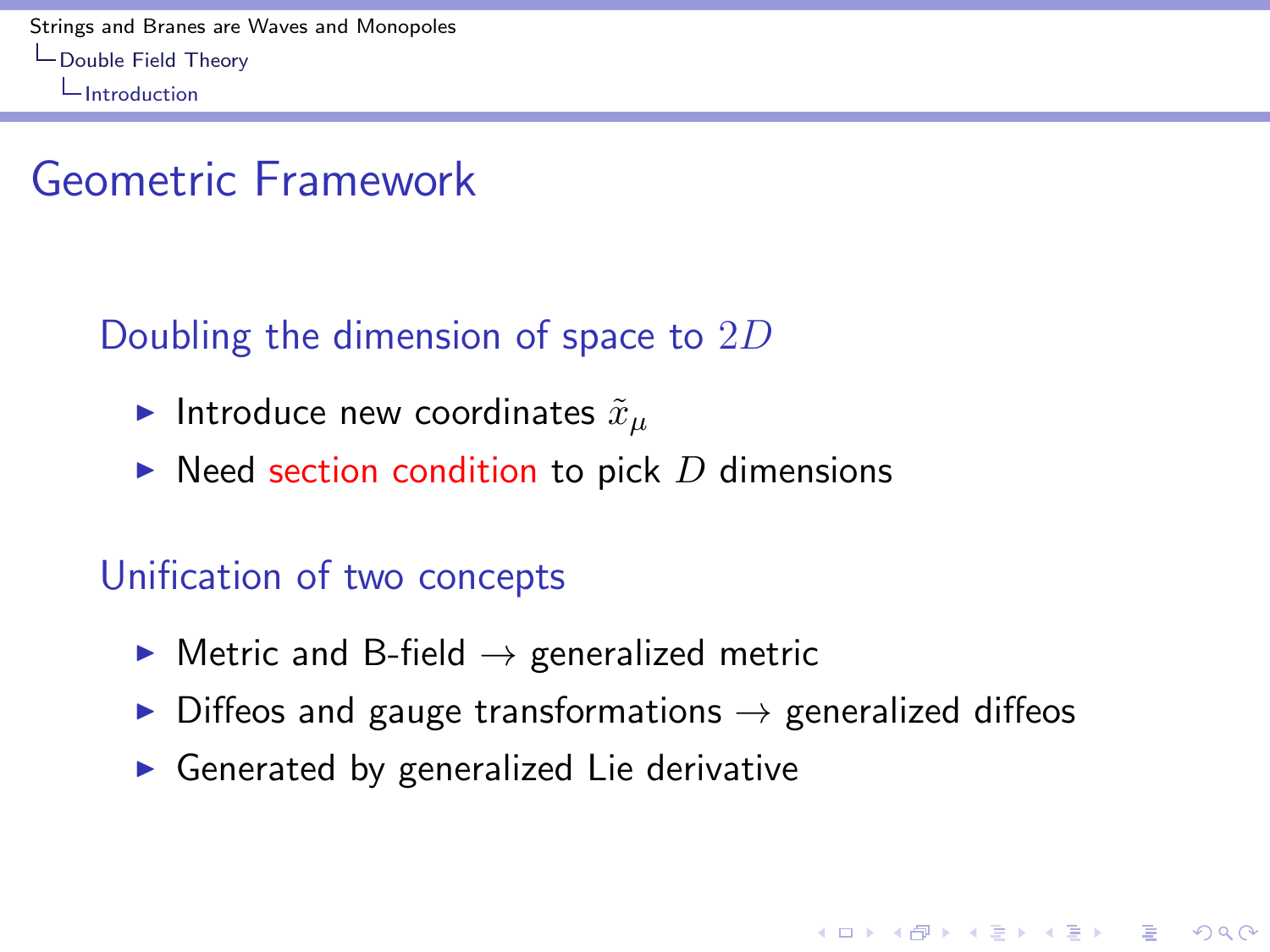[Strings and Branes are Waves and Monopoles](#page-0-0) [Double Field Theory](#page-9-0) [The Doubled Formalism](#page-9-0)

### The Doubled Formalism

Generalized coordinates

 $\blacktriangleright$  Combine  $x^{\mu}$  and  $\tilde{x}_{\mu}$  into

$$
X^M = (x^\mu, \tilde{x}_\mu)
$$

**K ロ ▶ K @ ▶ K 할 X X 할 X → 할 X → 9 Q Q ^** 

<span id="page-9-0"></span>
$$
\blacktriangleright \mu = 1, \ldots, D \text{ and } M = 1, \ldots, 2D
$$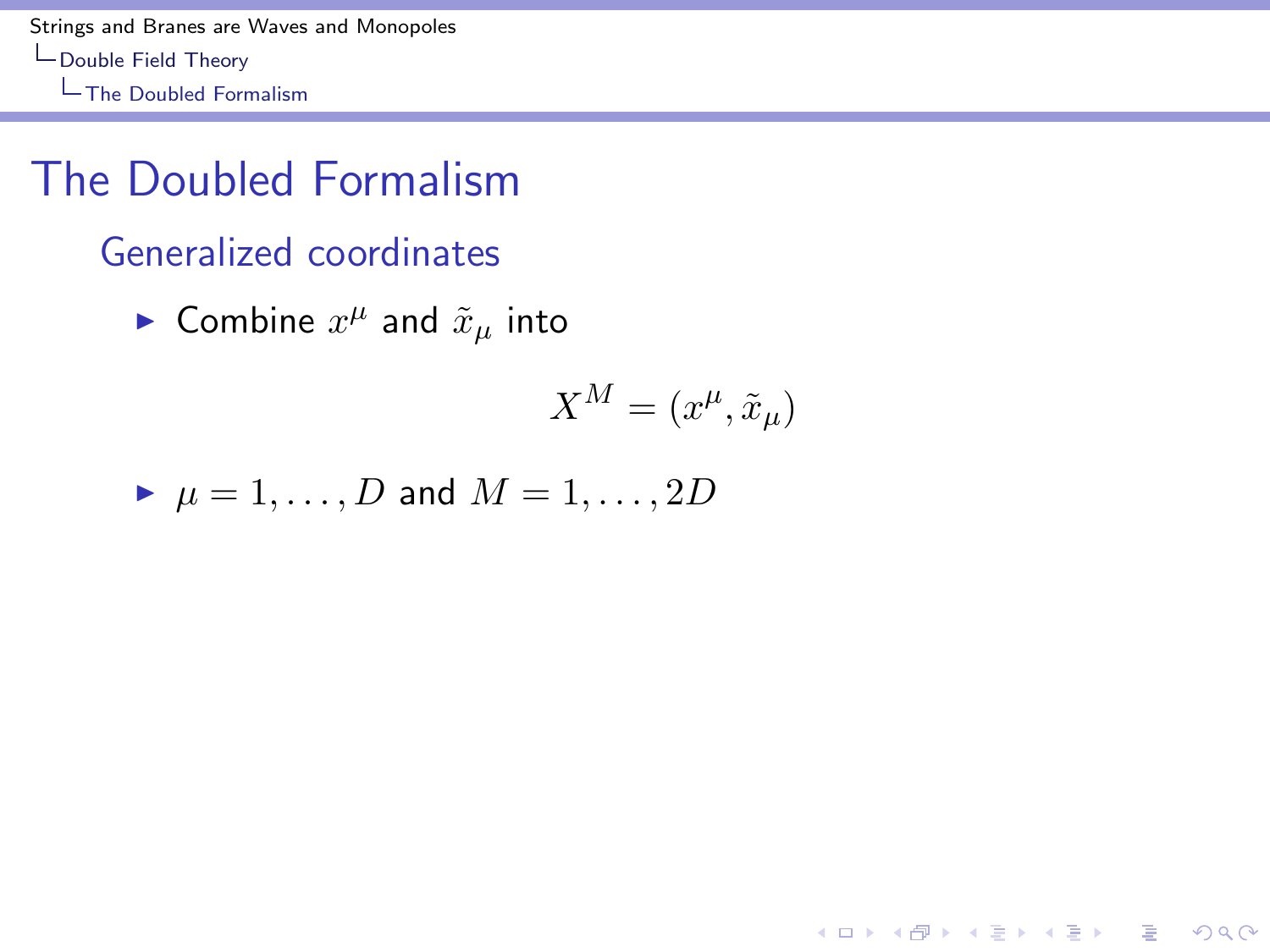[Strings and Branes are Waves and Monopoles](#page-0-0) [Double Field Theory](#page-10-0) [The Doubled Formalism](#page-10-0)

## The Doubled Formalism

#### Generalized coordinates

 $\blacktriangleright$  Combine  $x^{\mu}$  and  $\tilde{x}_{\mu}$  into

$$
X^M=(x^\mu,\tilde{x}_\mu)
$$

$$
\blacktriangleright \mu = 1, \ldots, D \text{ and } M = 1, \ldots, 2D
$$

#### Generalized metric

► Combine metric  $g_{\mu\nu}$  and Kalb-Ramond field  $B_{\mu\nu}$  into

$$
\mathcal{H}_{MN} = \begin{pmatrix} g_{\mu\nu} - B_{\mu\rho}g^{\rho\sigma}B_{\sigma\nu} & B_{\mu\rho}g^{\rho\nu} \\ -g^{\mu\sigma}B_{\sigma\nu} & g^{\mu\nu} \end{pmatrix}
$$

<span id="page-10-0"></span> $\blacktriangleright$  Rescale the dilaton  $-2d = \sqrt{g}e^{-2\phi}$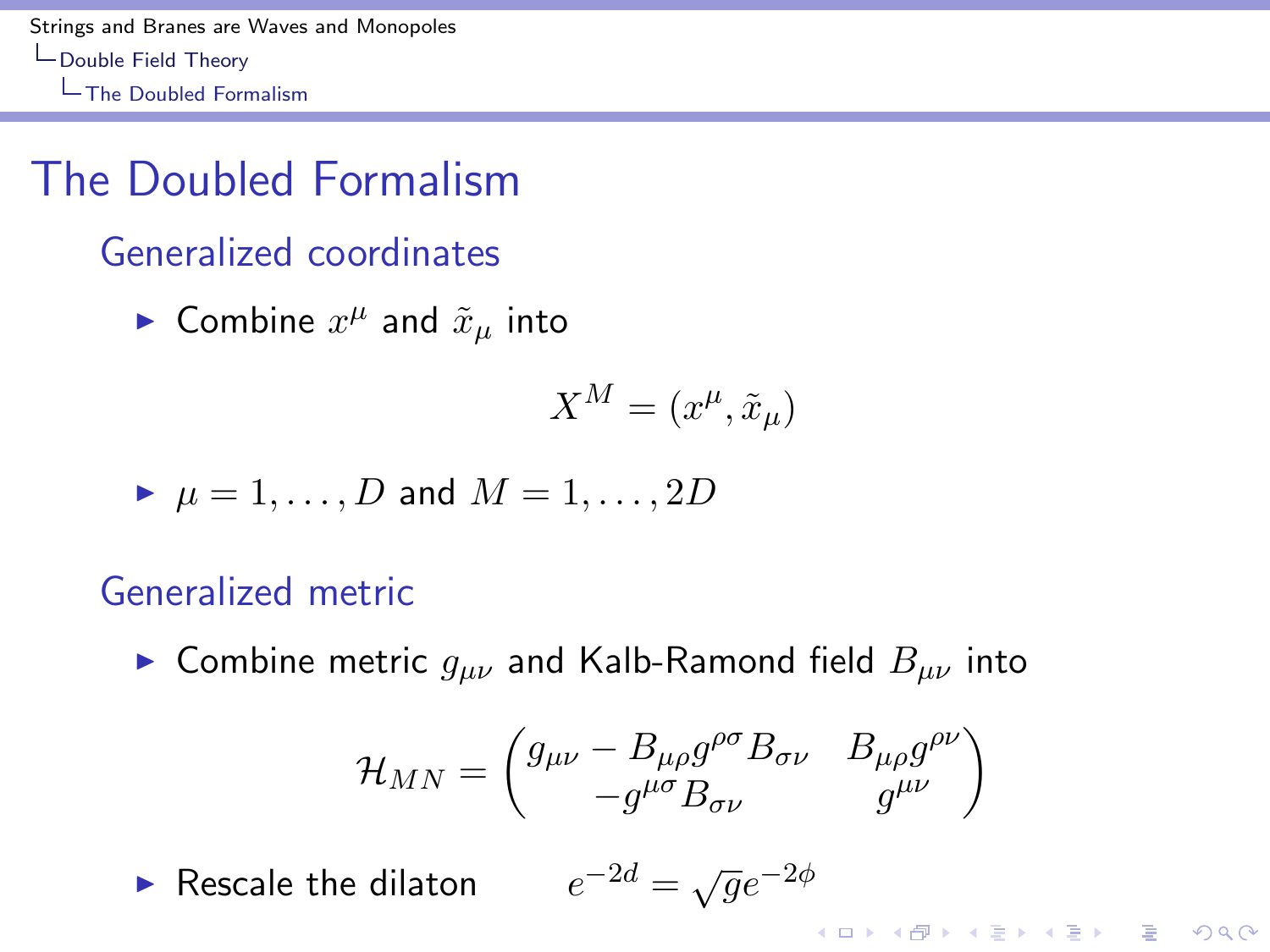[Strings and Branes are Waves and Monopoles](#page-0-0) [Double Field Theory](#page-11-0) [The Doubled Formalism](#page-11-0)

The DFT Action

The action integral

$$
S = \int \mathrm{d}^{2D} X e^{-2d} R
$$

The generalized Ricci scalar

<span id="page-11-0"></span>
$$
R = \frac{1}{8} \mathcal{H}^{MN} \partial_M \mathcal{H}^{KL} \partial_N \mathcal{H}_{KL} - \frac{1}{2} \mathcal{H}^{MN} \partial_M \mathcal{H}^{KL} \partial_K \mathcal{H}_{NL}
$$
  
+ 
$$
4 \mathcal{H}^{MN} \partial_M \partial_N d - \partial_M \partial_N \mathcal{H}^{MN}
$$
  
- 
$$
4 \mathcal{H}^{MN} \partial_M d \partial_N d + 4 \partial_M \mathcal{H}^{MN} \partial_N d
$$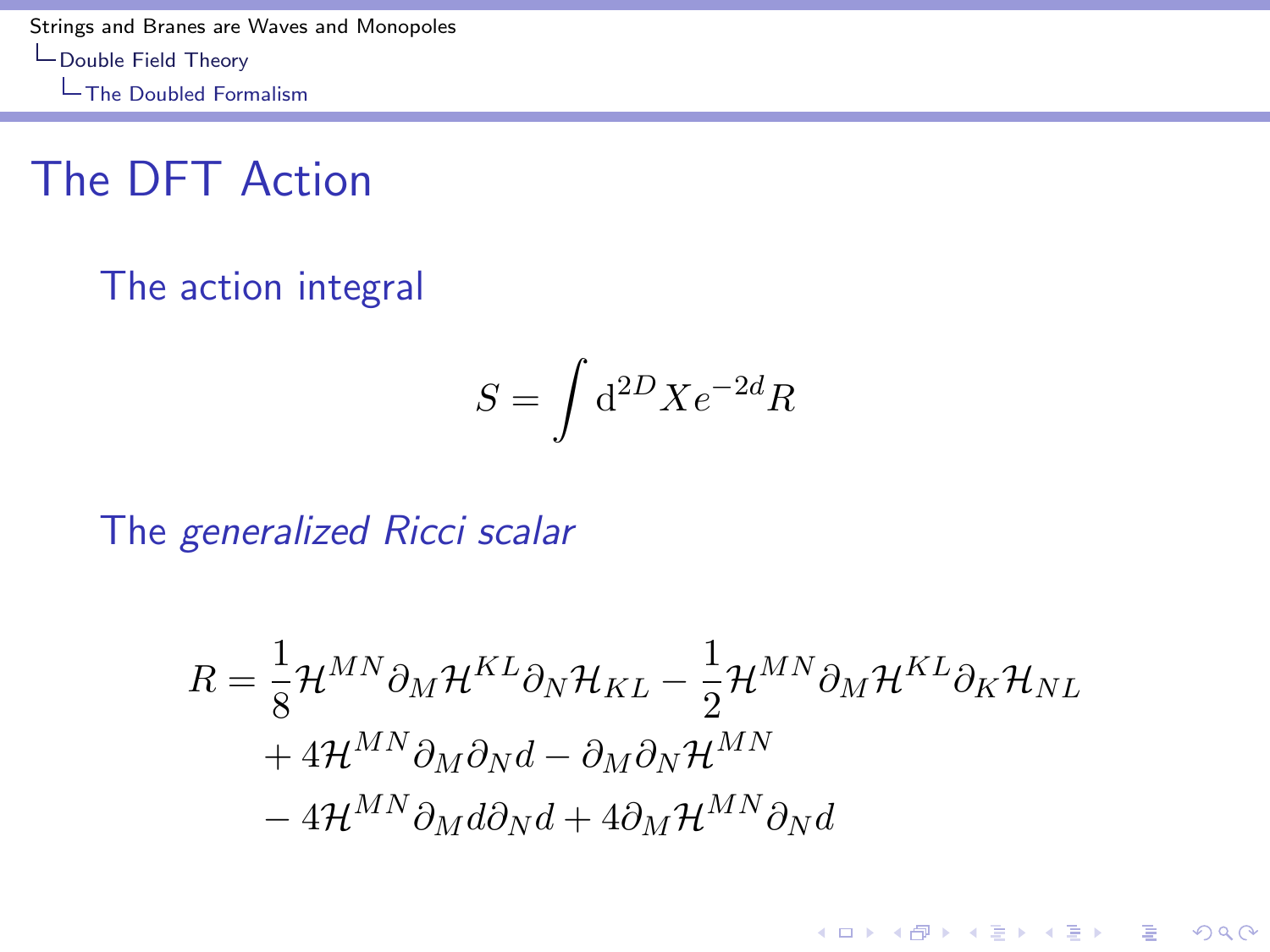### Equations of Motion

#### Since  $H$  is constrained, get projected EoMs

$$
P_{MN}{}^{KL}K_{KL} = 0
$$

where

$$
K_{MN}=\delta R/\delta {\cal H}^{MN}
$$

$$
P_{MN}{}^{KL} = \frac{1}{2} (\delta_M{}^{(K} \delta_N{}^{L)} - \mathcal{H}_{MP} \eta^{P(K} \eta_{NQ} \mathcal{H}^{L)Q})
$$

<span id="page-12-0"></span>Dilaton equation

 $R = 0$ 

**K ロ ▶ K @ ▶ K 할 X X 할 X → 할 X → 9 Q Q ^**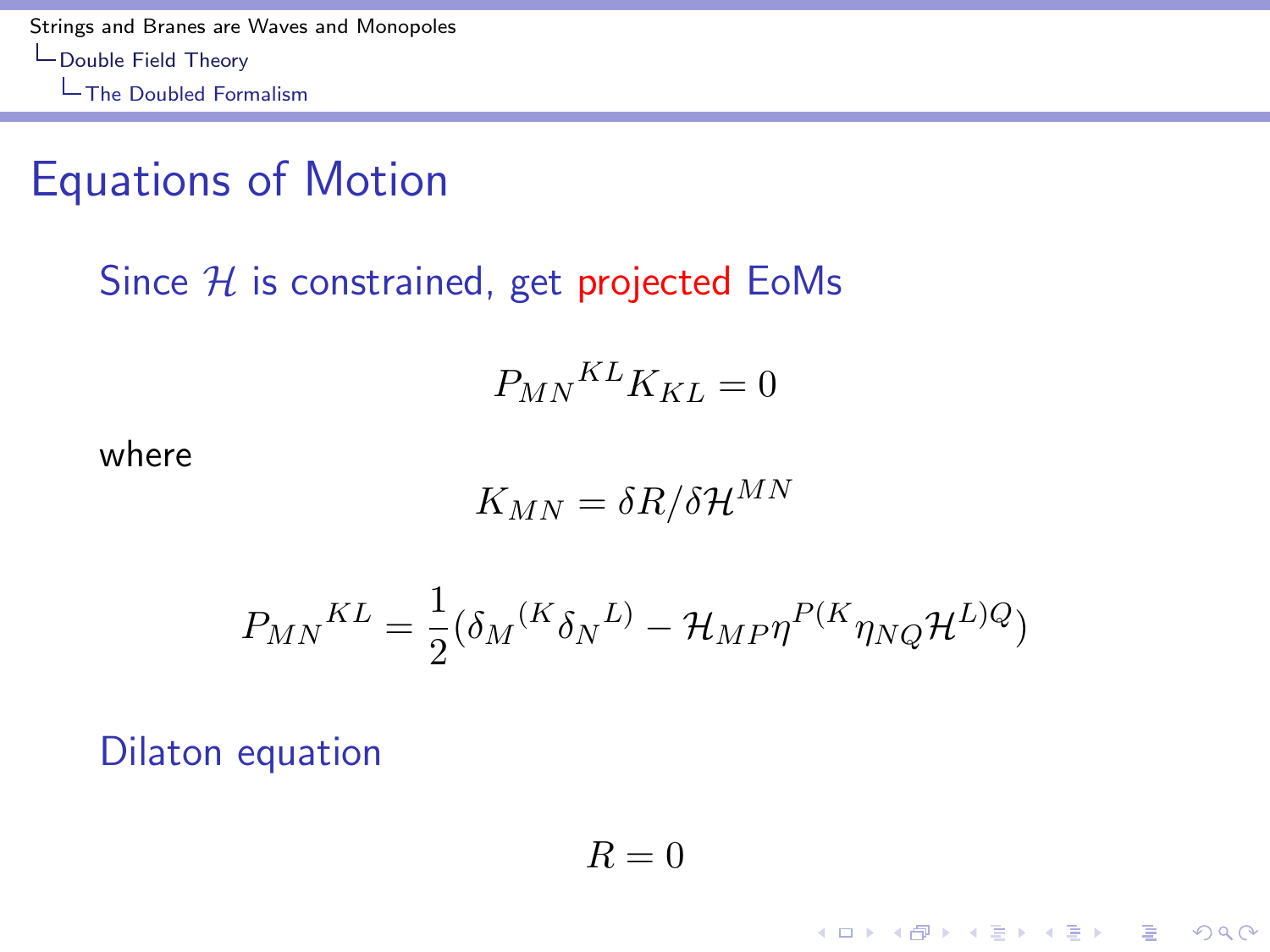### The DFT Wave Solution

$$
X^M = (t, z, y^m, \tilde{t}, \tilde{z}, \tilde{y}_m)
$$

K ロ ▶ K @ ▶ K 할 > K 할 > 1 할 > 1 이익어

Generalized metric

$$
ds^{2} = \mathcal{H}_{MN} dX^{M} dX^{N}
$$
  
=  $(H - 2) [dt^{2} - dz^{2}] - H [d\tilde{t}^{2} - d\tilde{z}^{2}]$   
+  $2(H - 1) [dt d\tilde{z} + d\tilde{t} dz]$   
+  $\delta_{mn} dy^{m} dy^{n} + \delta^{mn} d\tilde{y}_{m} d\tilde{y}_{n}$ 

<span id="page-13-0"></span>Rescaled dilaton

 $d = const.$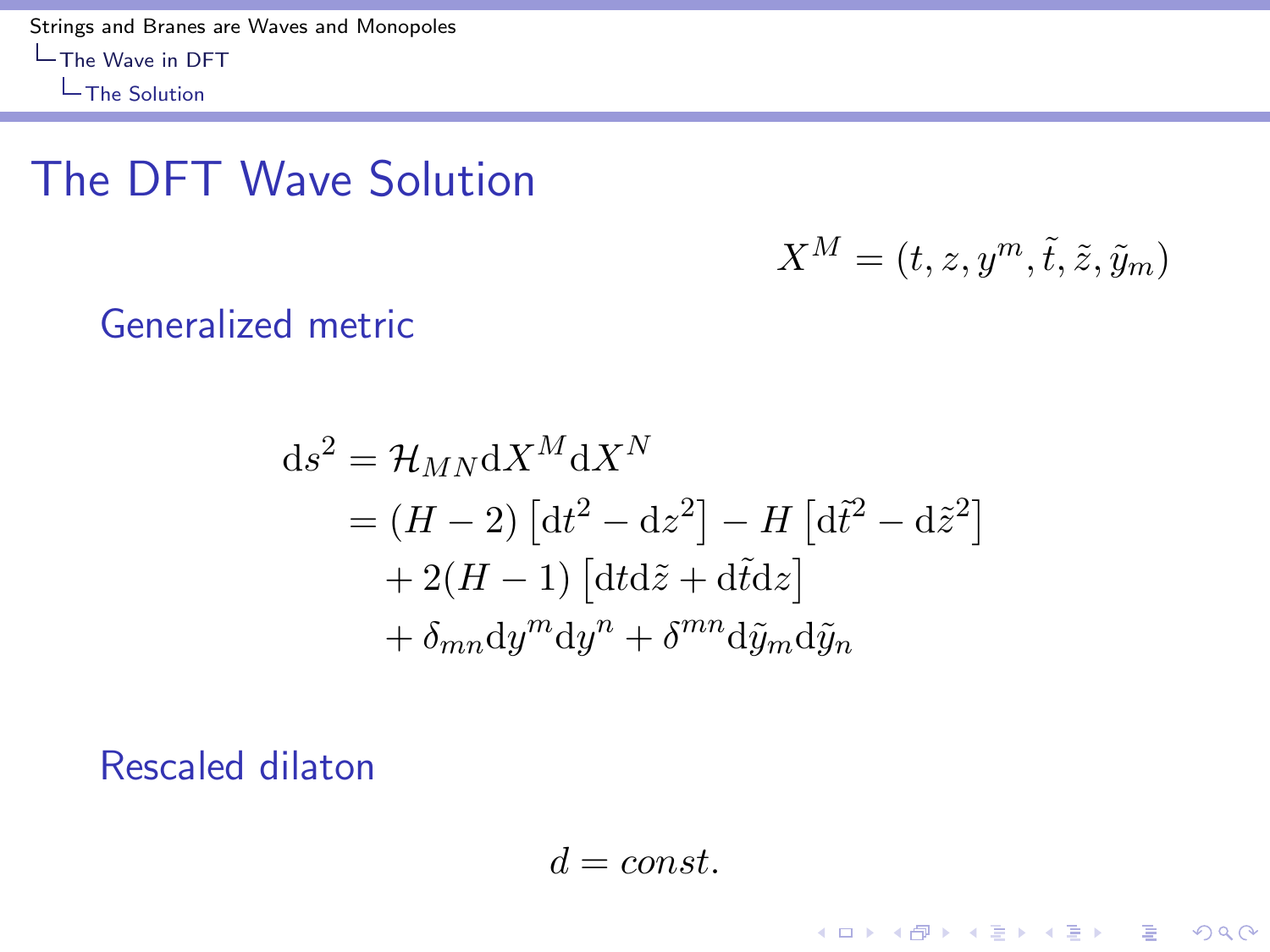[The Solution](#page-14-0)

## The DFT Wave Solution

**Properties** 

- $\blacktriangleright$  Null
- $\triangleright$  Carries momentum in  $\tilde{z}$  direction
- $\blacktriangleright$  Interprete as null wave in DFT
- <span id="page-14-0"></span> $\triangleright$  Smeared over dual directions  $\rightarrow$  obeys section condition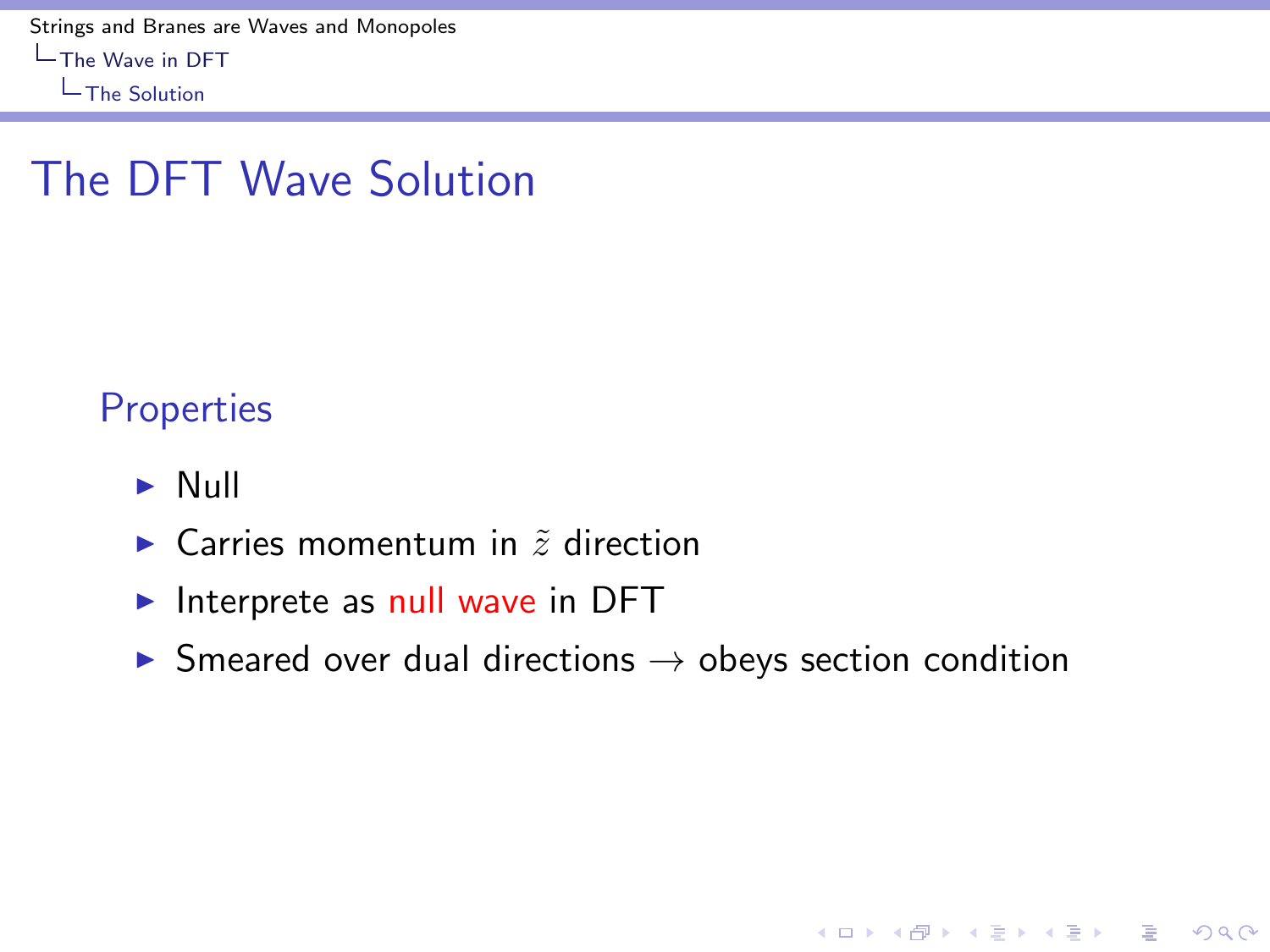## Reducing the Solution

#### Examine from the point of view of the reduced theory

- $\triangleright$  Get fundamental string solution
- $\blacktriangleright$  Extended along z
- <span id="page-15-0"></span> $\blacktriangleright$  Mass and charge given by momentum in  $\tilde{z}$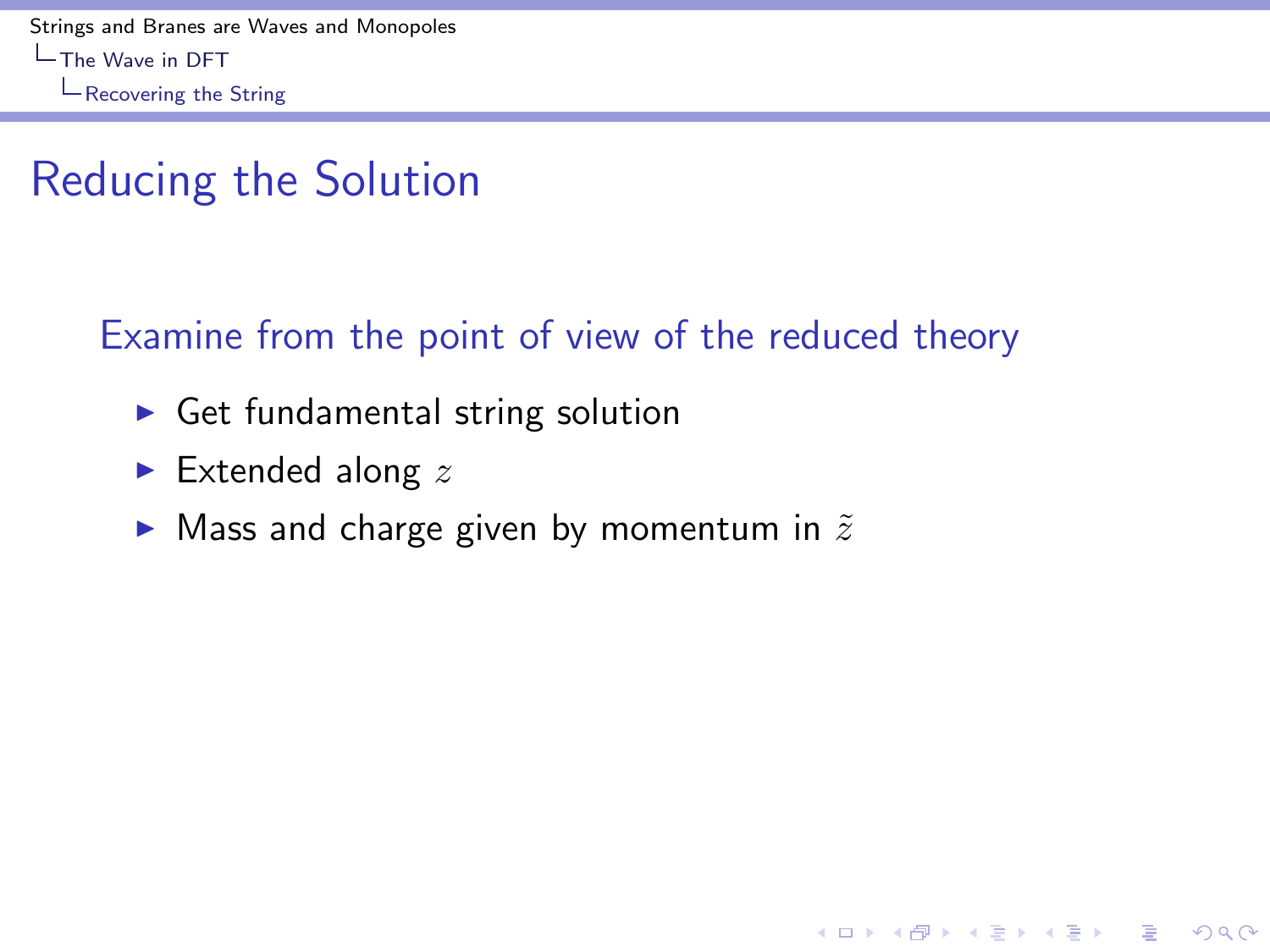## Reducing the Solution

### Examine from the point of view of the reduced theory

**KORKA SERKER ORA** 

- $\triangleright$  Get fundamental string solution
- $\blacktriangleright$  Extended along z
- $\blacktriangleright$  Mass and charge given by momentum in  $\tilde{z}$

#### If  $z$  and  $\tilde{z}$  are exchanged

- Get pp-wave in  $z$  direction
- <span id="page-16-0"></span> $\triangleright$  Expected as wave and string are T-dual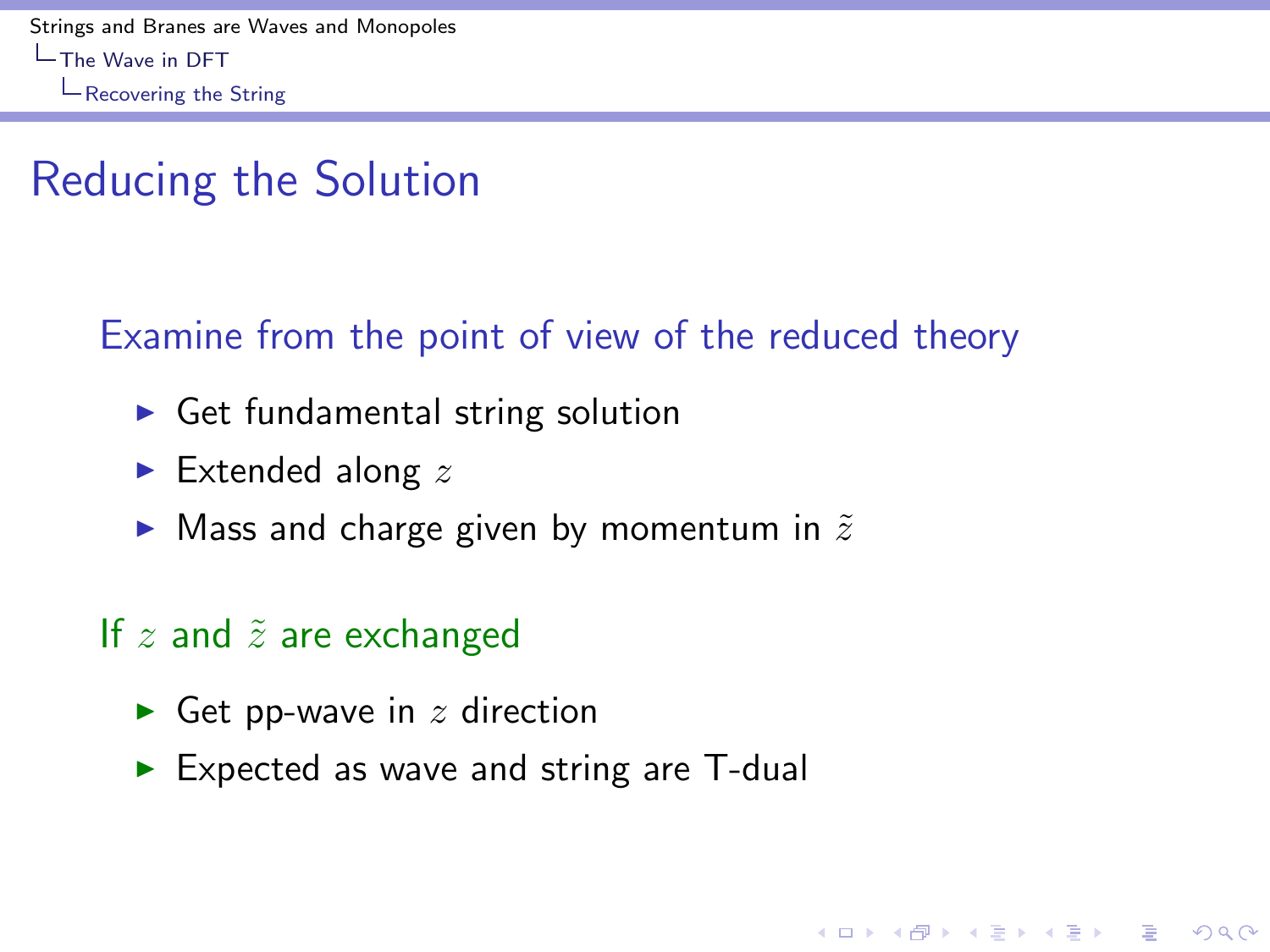[Strings and Branes are Waves and Monopoles](#page-0-0) [The Wave in DFT](#page-17-0)

[Recovering the String](#page-17-0)

Key Result

## <span id="page-17-0"></span>The fundamental string is a massless wave in doubled space with momentum in a dual direction.

K ロ ▶ K @ ▶ K 할 > K 할 > 1 할 > 1 이익어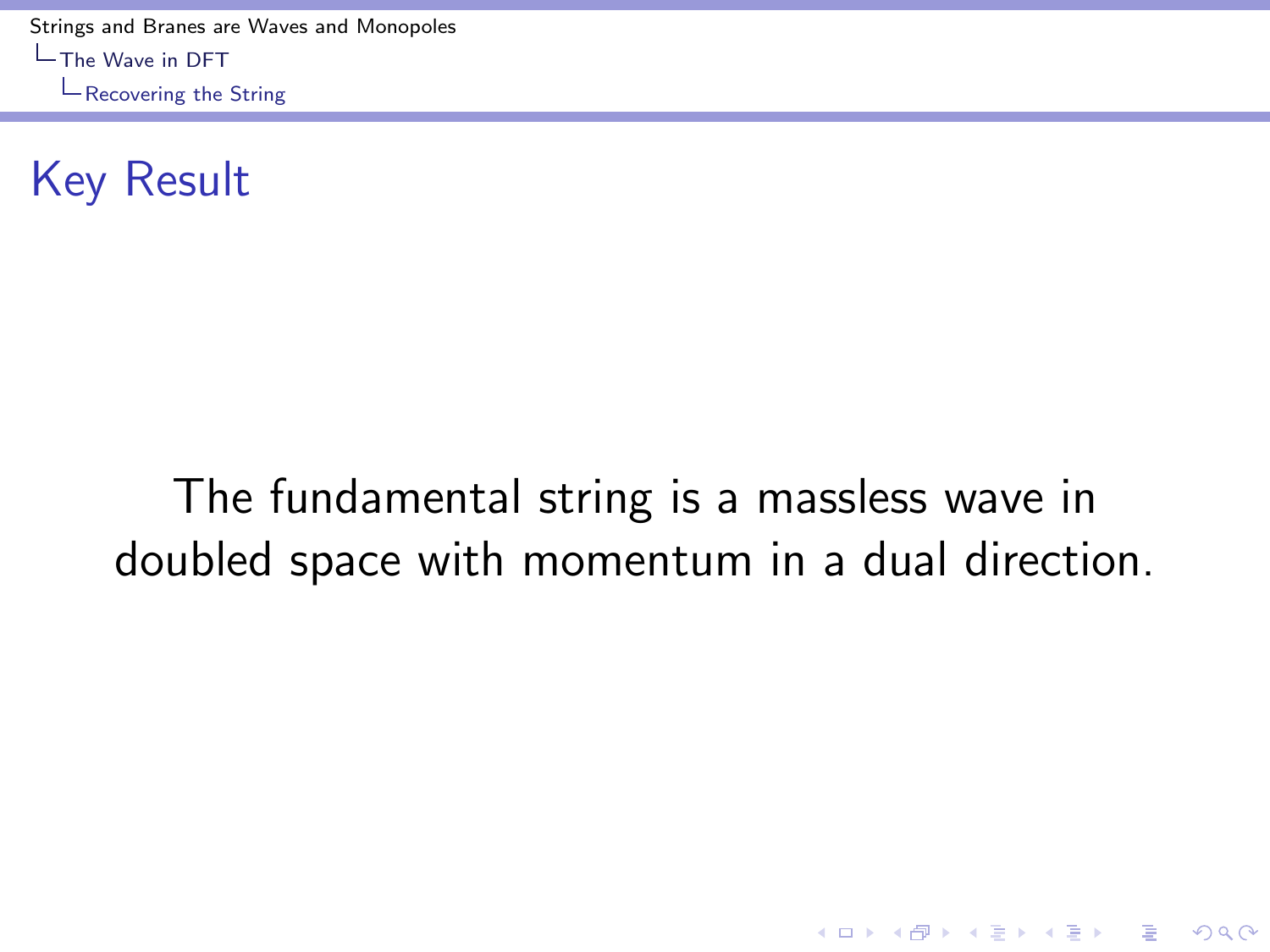[Strings and Branes are Waves and Monopoles](#page-0-0) [The Wave in DFT](#page-18-0) [Goldstone Mode Analysis](#page-18-0)

### Goldstone Mode Analysis

### Zero modes

- $\blacktriangleright$  Symmetry breaking
- $\triangleright$  Moduli  $\rightarrow$  collective coordinates
- $\triangleright$  Generated by large gauge transformations / diffeos

**KORKA SERKER ORA** 

<span id="page-18-0"></span> $\triangleright$  Make local on worldvolume  $\rightarrow$  get zero modes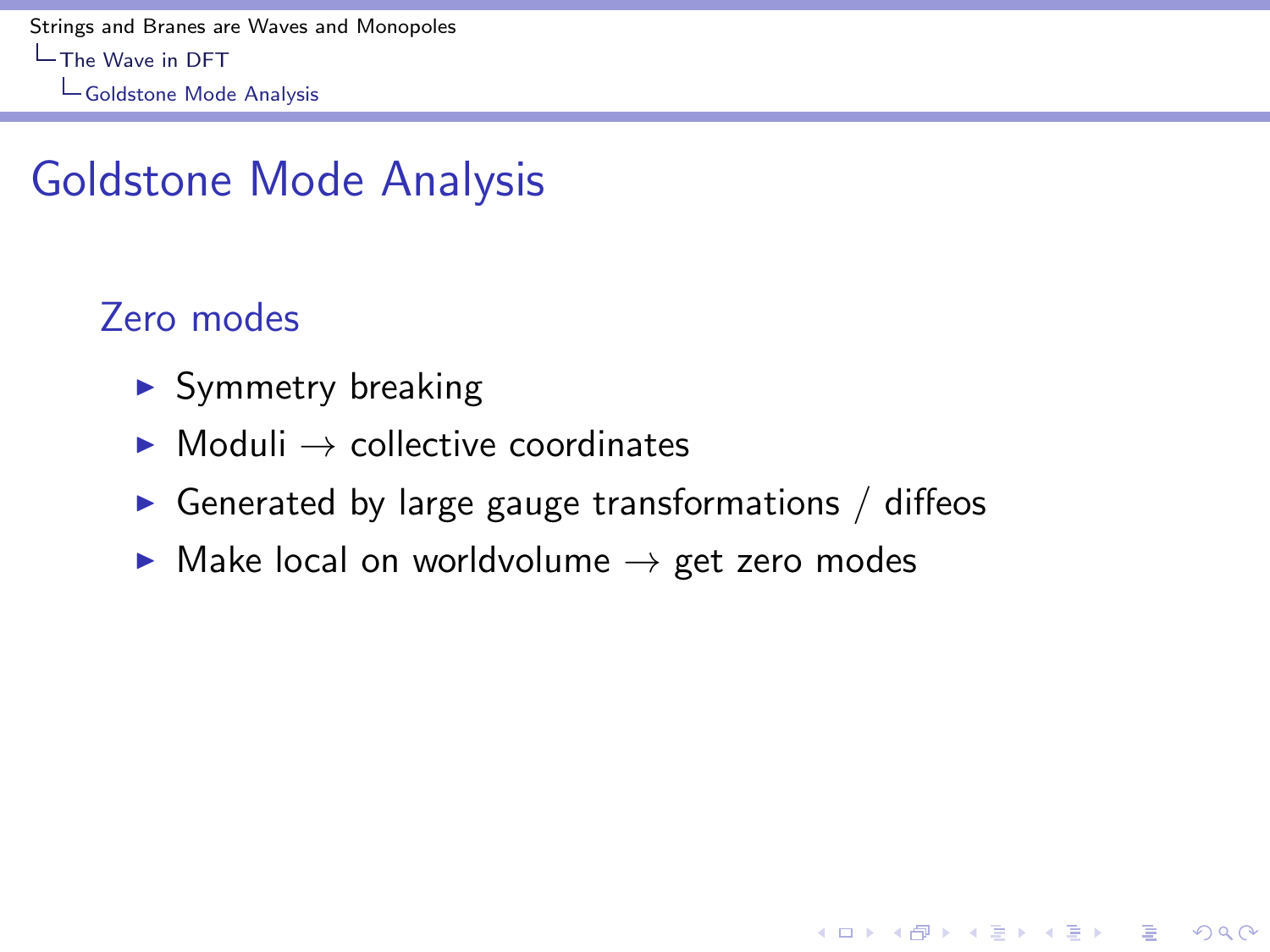[Strings and Branes are Waves and Monopoles](#page-0-0) [The Wave in DFT](#page-19-0) [Goldstone Mode Analysis](#page-19-0)

### Goldstone Mode Analysis

### Zero modes

- $\blacktriangleright$  Symmetry breaking
- $\triangleright$  Moduli  $\rightarrow$  collective coordinates
- $\triangleright$  Generated by large gauge transformations / diffeos

**KORKA SERKER ORA** 

 $\triangleright$  Make local on worldvolume  $\rightarrow$  get zero modes

### Number of modes

- $\triangleright$  String:  $D-2$  modes
- <span id="page-19-0"></span> $\blacktriangleright$  Doubled wave / string: ???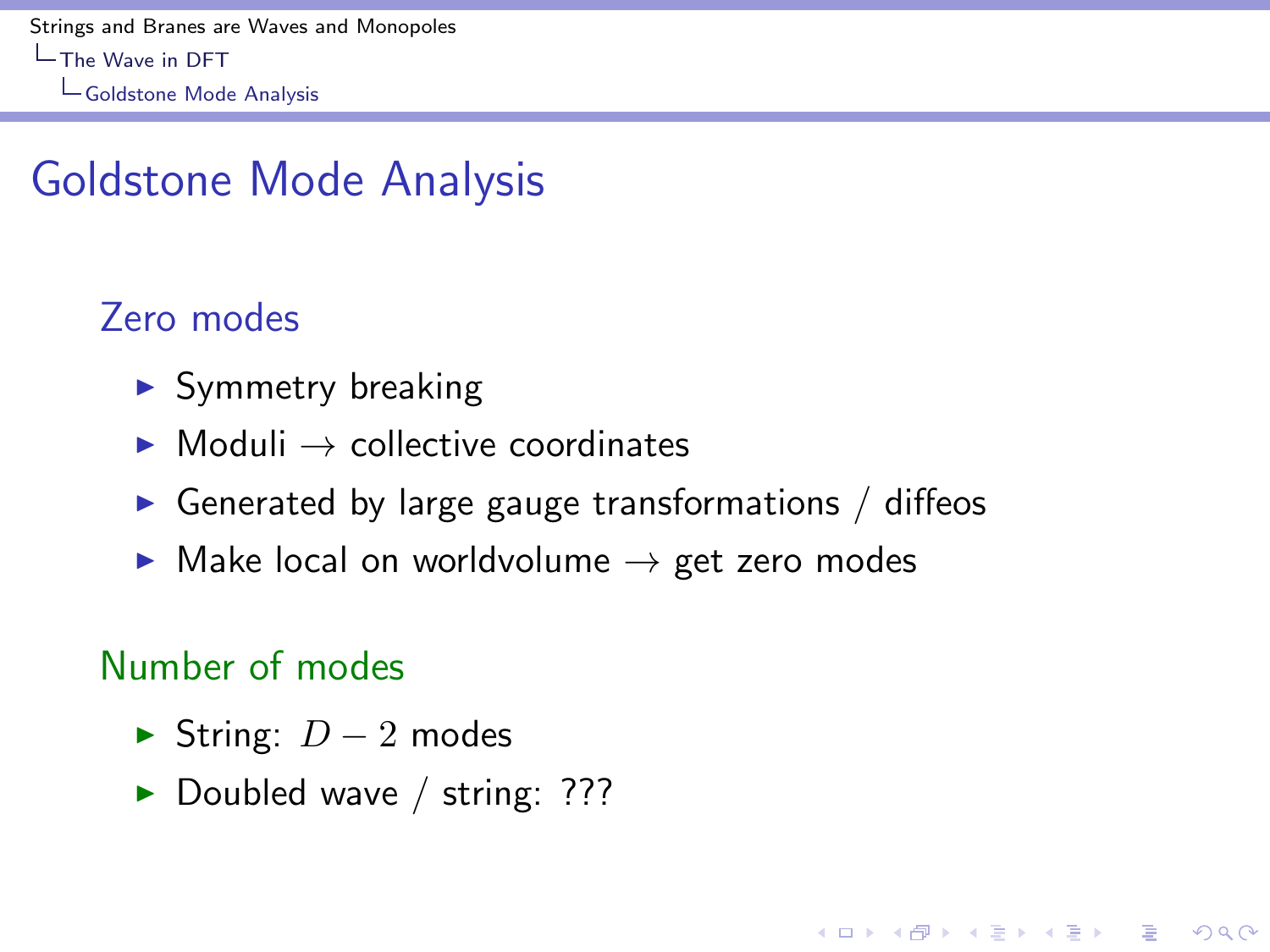[Strings and Branes are Waves and Monopoles](#page-0-0)  $L$ [The Wave in DFT](#page-20-0) [Goldstone Mode Analysis](#page-20-0)

### Constructing the Zero Modes

Transformations of  $H$  and  $d$ 

$$
h_{MN} = \mathcal{L}_{\xi} \mathcal{H}_{MN} \qquad \lambda = \mathcal{L}_{\xi} d
$$

**K ロ ▶ K @ ▶ K 할 X X 할 X → 할 X → 9 Q Q ^** 

<span id="page-20-0"></span>
$$
\begin{array}{ll}\text{ \textbf{e} gauge parameter }\xi^M=(0,H^\alpha\hat{\phi}^m,0,H^\beta\hat{\tilde{\phi}}_m)\\ \text{ \textbf{e} $\hat{\phi}^m$ and $\hat{\tilde{\phi}}_m$ are constant moduli}\end{array}
$$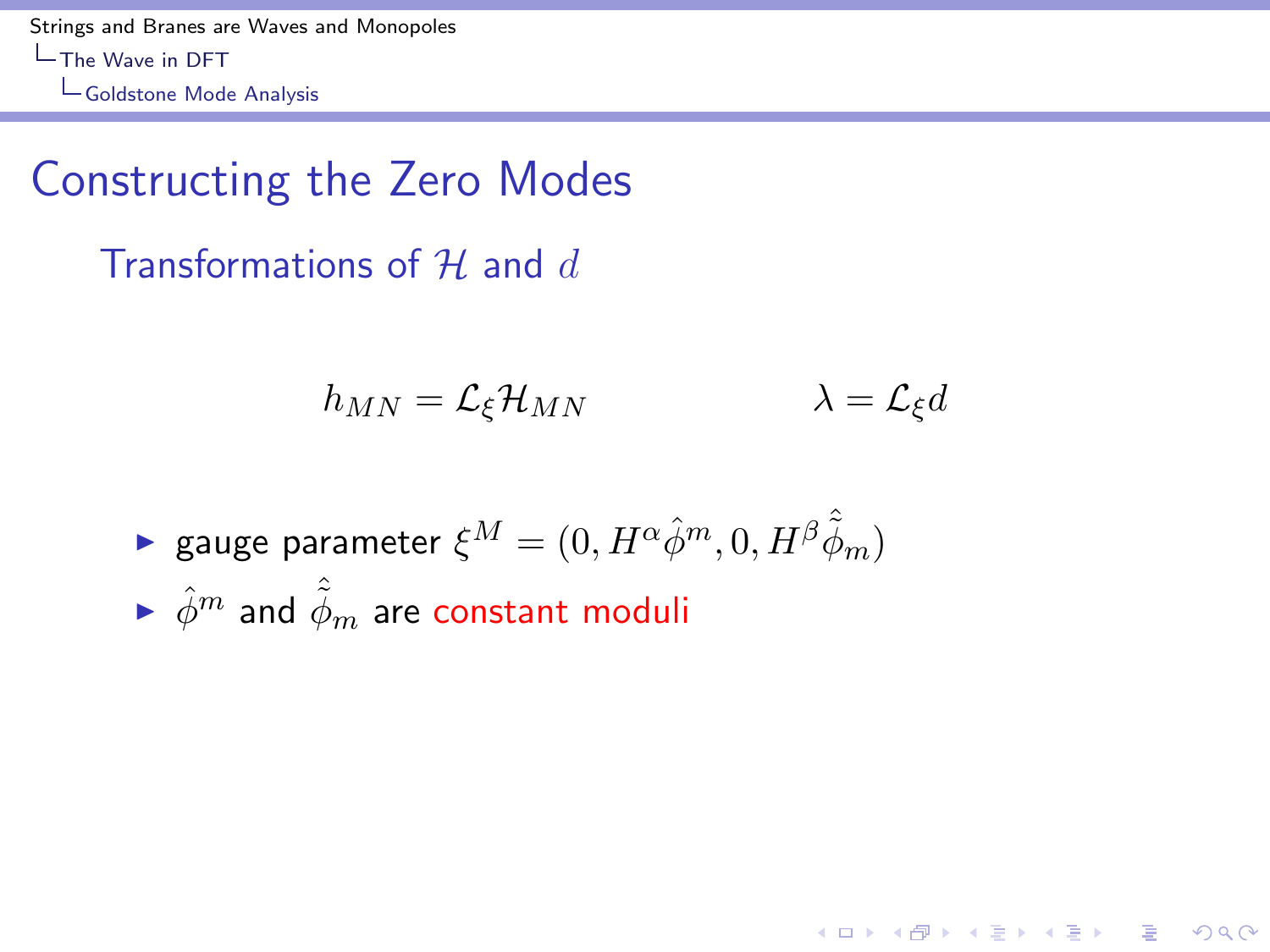[Strings and Branes are Waves and Monopoles](#page-0-0) [The Wave in DFT](#page-21-0) [Goldstone Mode Analysis](#page-21-0)

### Constructing the Zero Modes

Transformations of  $H$  and  $d$ 

$$
h_{MN} = \mathcal{L}_{\xi} \mathcal{H}_{MN} \qquad \lambda = \mathcal{L}_{\xi} d
$$

$$
\begin{array}{ll}\text{ \textbf{e} gauge parameter }\xi^M=(0,H^\alpha\hat{\phi}^m,0,H^\beta\hat{\tilde{\phi}}_m)\\ \text{ \textbf{e} $\hat{\phi}^m$ and $\hat{\tilde{\phi}}_m$ are constant moduli}\end{array}
$$

<span id="page-21-0"></span>Allow dependece on  $x^a = (t, z)$  to get zero modes

$$
\hat{\phi}^m \to \phi^m(x) \qquad \qquad \hat{\phi}_m \to \tilde{\phi}^m(x)
$$

K ロ ▶ K @ ▶ K 할 > K 할 > 1 할 > 1 이익어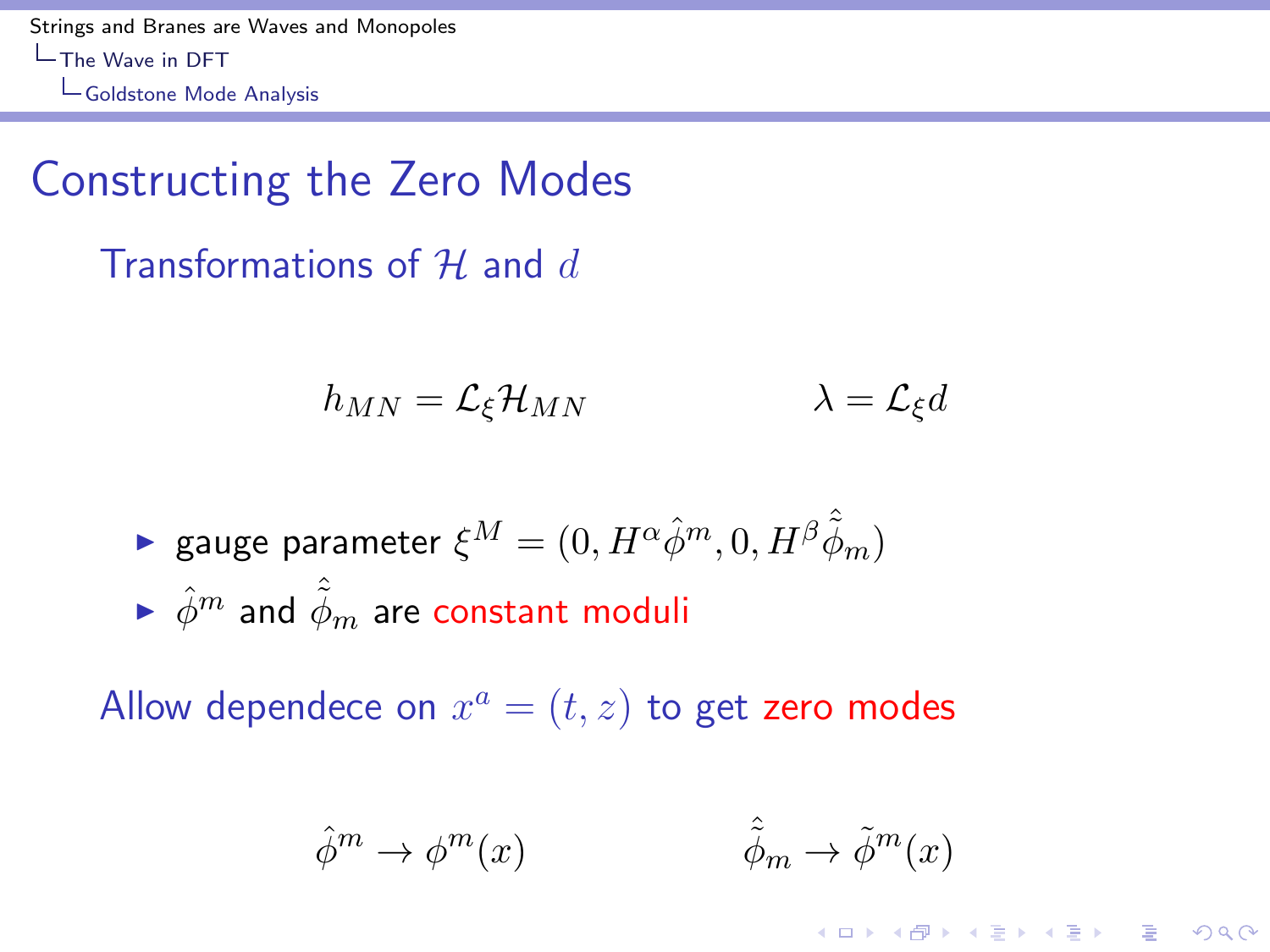### Equations of motion

Insert into DFT EoMs (two derivatives, first order)

• Find 
$$
\Box \phi = 0
$$
 and  $\Box \tilde{\phi} = 0$ 

<span id="page-22-0"></span>Also get self-duality relation for  $\Phi^M = (0, \phi^m, 0, \tilde{\phi}_m)$ 

$$
\mathcal{H}_{MN} \mathrm{d} \Phi^N = \eta_{MN} \star \mathrm{d} \Phi^N
$$

K ロ ▶ K @ ▶ K 할 > K 할 > 1 할 > 1 이익어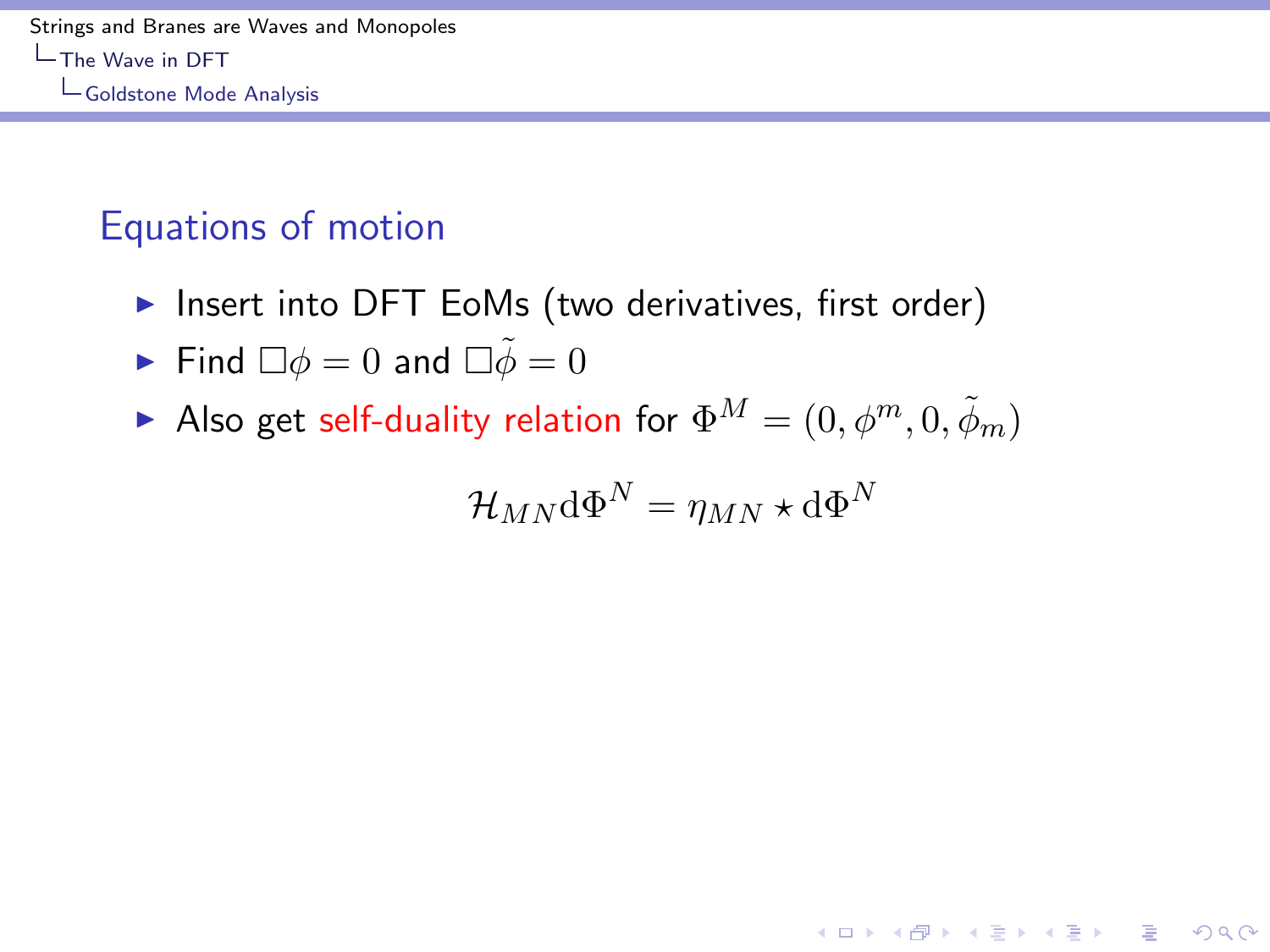### Equations of motion

 $\triangleright$  Insert into DFT EoMs (two derivatives, first order)

• Find 
$$
\Box \phi = 0
$$
 and  $\Box \tilde{\phi} = 0$ 

Also get self-duality relation for  $\Phi^M = (0, \phi^m, 0, \tilde{\phi}_m)$ 

$$
\mathcal{H}_{MN} \mathrm{d} \Phi^N = \eta_{MN} \star \mathrm{d} \Phi^N
$$

### Duality symmetric string in doubled space (Tseytlin)

<span id="page-23-0"></span> $\blacktriangleright$  Can be written as (anti-)chiral equation for  $\psi_+ = \phi \pm \tilde{\phi}$ 

$$
\mathrm{d}\psi_\pm = \pm \star \mathrm{d}\psi_\pm
$$

**KORKAR KERKER EL VOLO**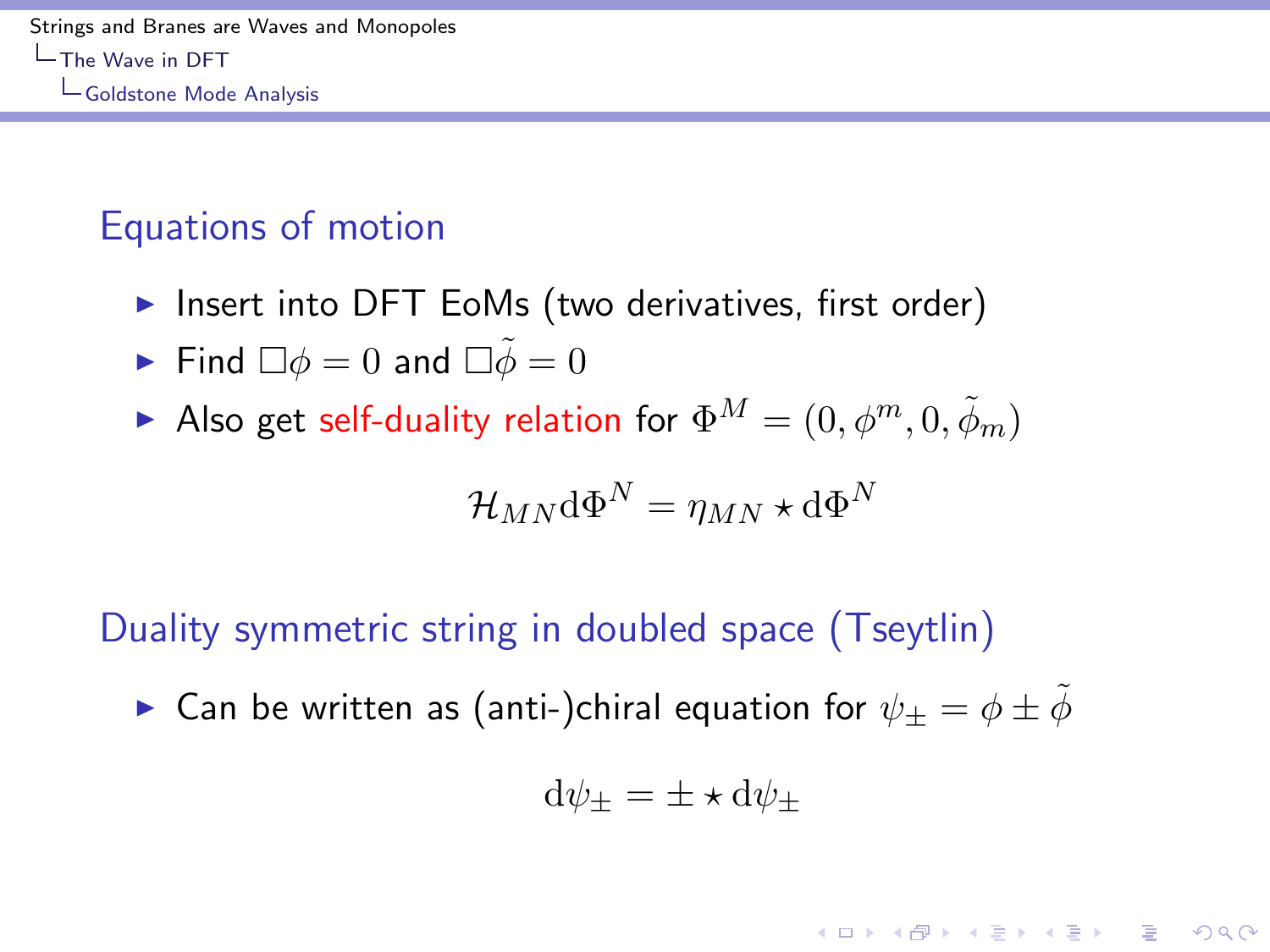[Strings and Branes are Waves and Monopoles](#page-0-0) [Summary](#page-24-0)

## Summary

#### Wave solution in DFT

- $\triangleright$  Solution unifies pp-wave and F1-string (T-duals)
- <span id="page-24-0"></span> $\triangleright$  Momentum mode in dual direction gives fundamental string

K ロ ▶ K @ ▶ K 할 > K 할 > 1 할 > 1 이익어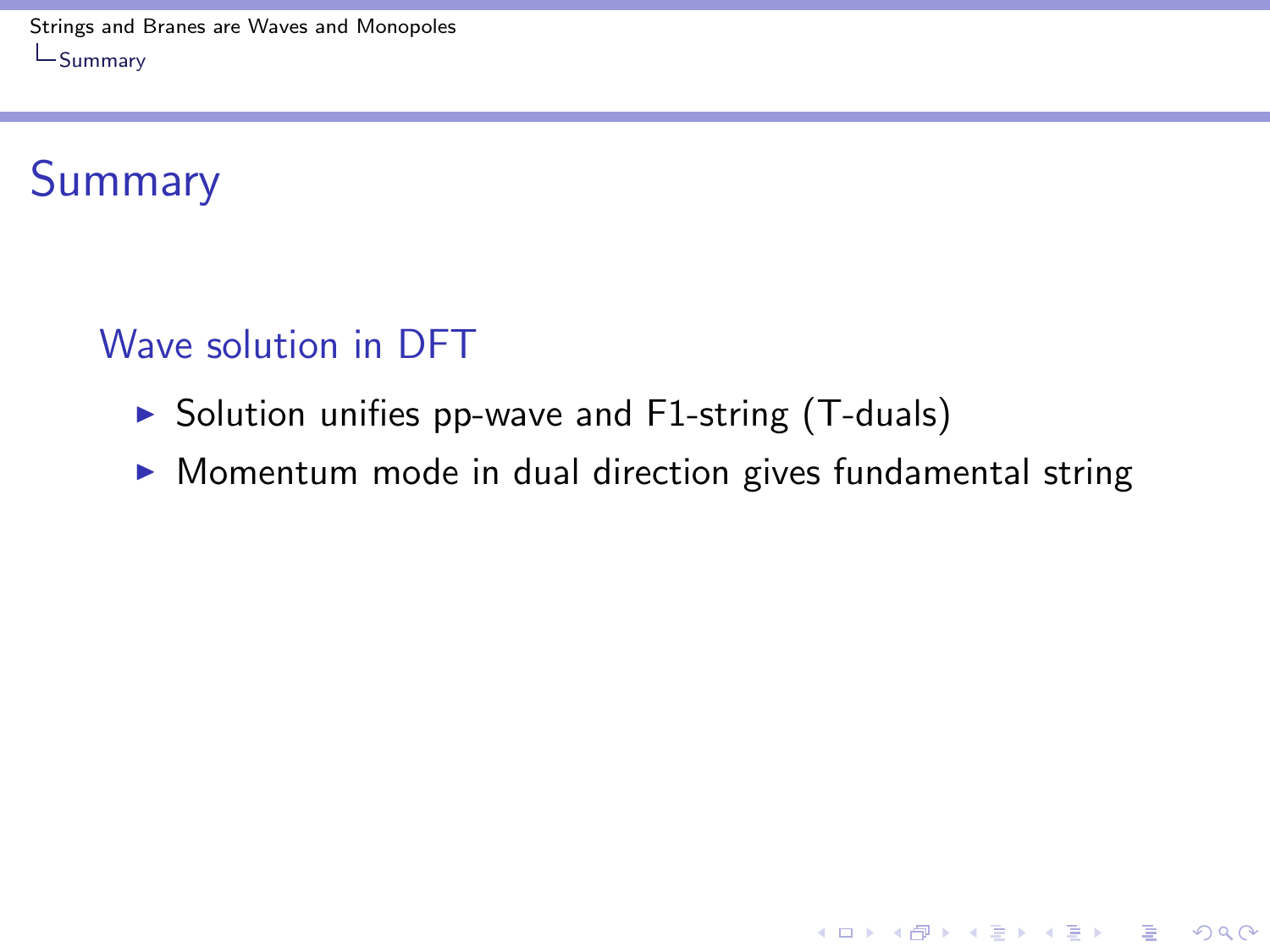# **Summary**

### Wave solution in DFT

- $\triangleright$  Solution unifies pp-wave and F1-string (T-duals)
- $\triangleright$  Momentum mode in dual direction gives fundamental string

#### Goldstone modes

- $\triangleright$  Find chiral zero modes of the wave solution
- <span id="page-25-0"></span> $\triangleright$  Gives the correct degrees of freedom for the string in doubled space with manifest  $O(d, d)$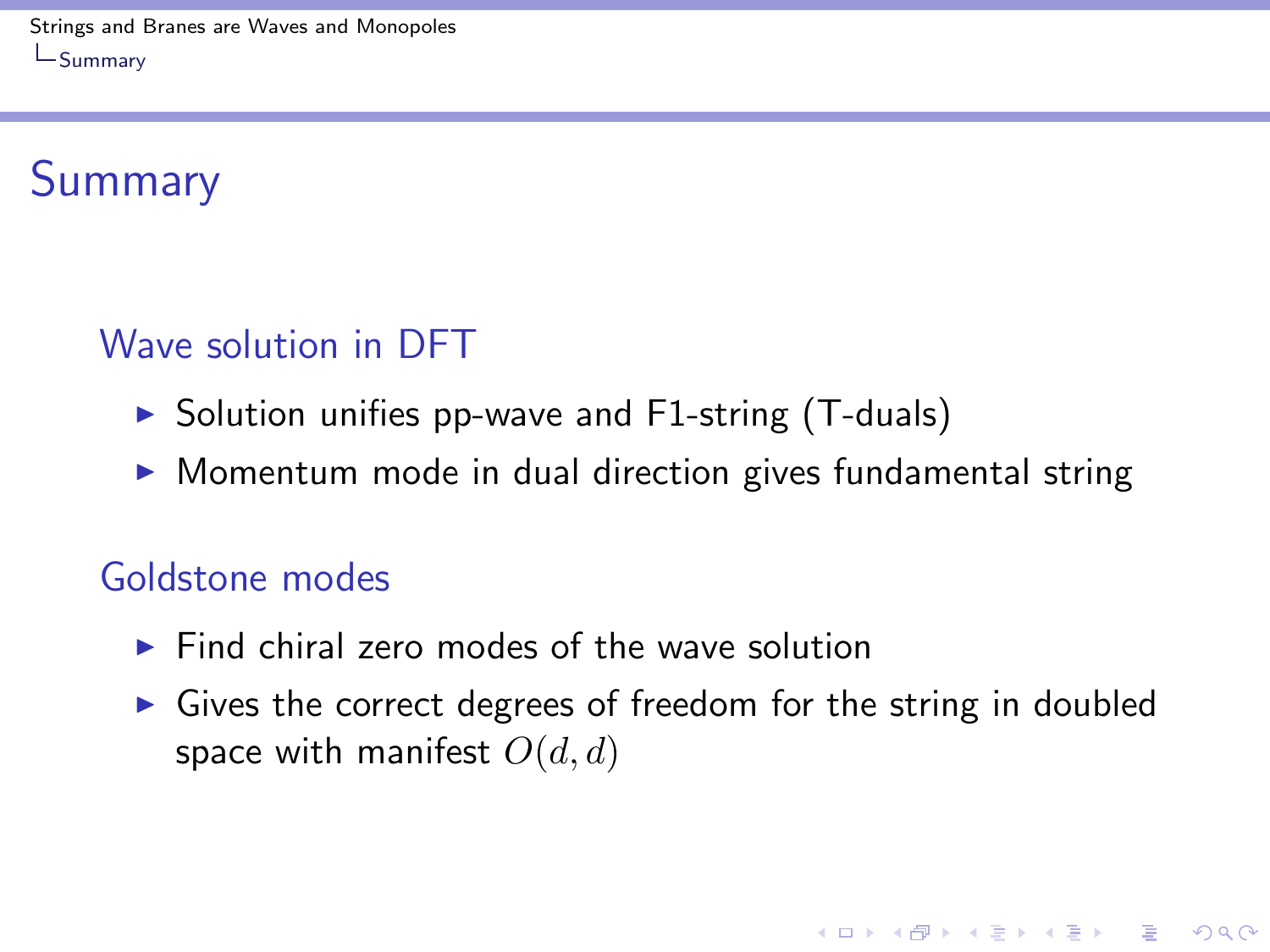[Strings and Branes are Waves and Monopoles](#page-0-0) [Extension to M-Theory](#page-26-0)

### Extension to M-Theory

#### Extended theories

- $\blacktriangleright$  Make U-duality manifest
- $\blacktriangleright$  Include brane wrapping directions
- <span id="page-26-0"></span>Geometrically unify metric and  $C$ -field(s)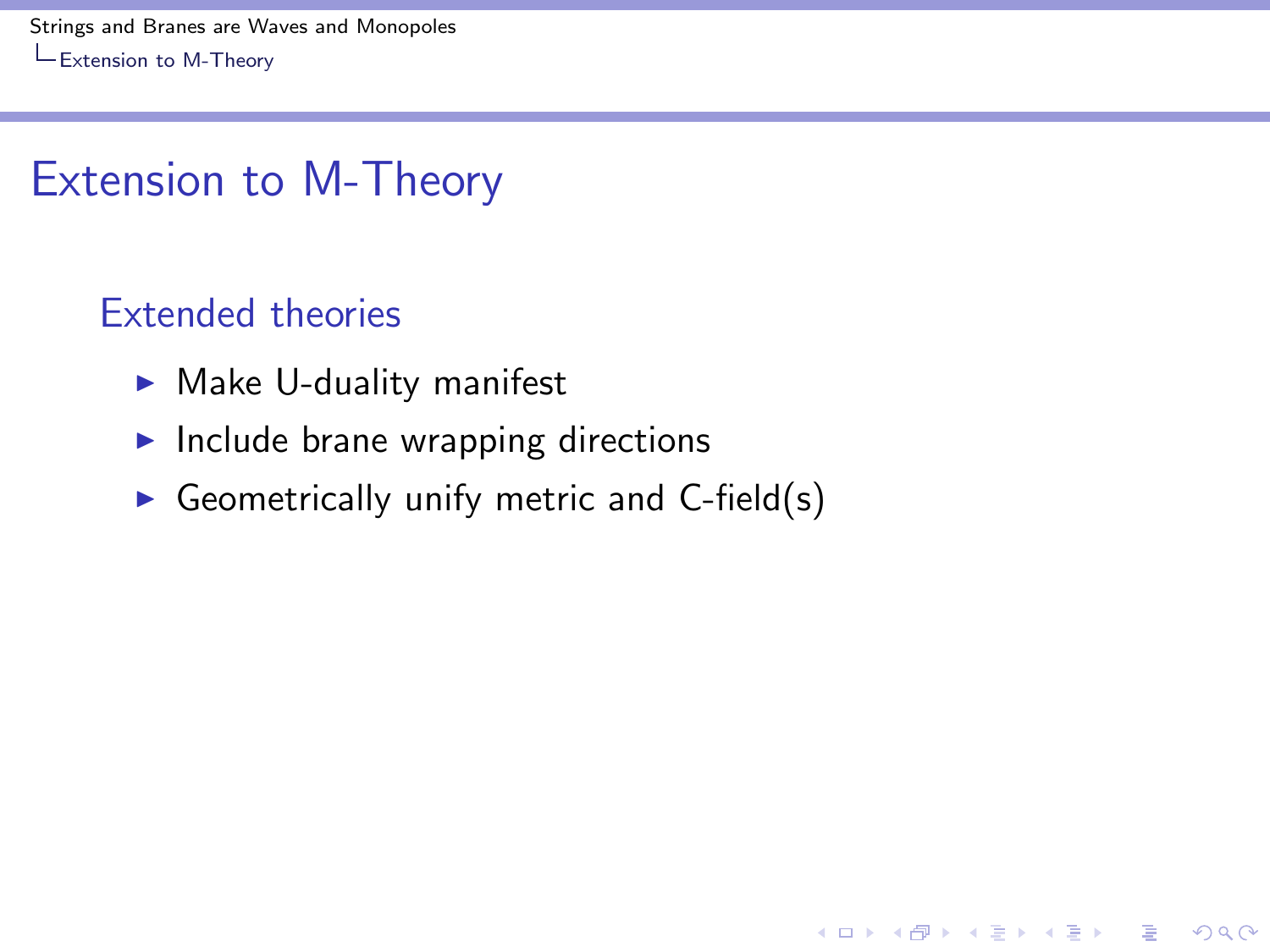[Strings and Branes are Waves and Monopoles](#page-0-0) [Extension to M-Theory](#page-27-0)

### Extension to M-Theory

#### Extended theories

- $\blacktriangleright$  Make U-duality manifest
- $\blacktriangleright$  Include brane wrapping directions
- Geometrically unify metric and  $C$ -field(s)

### Example:  $SL(5)$

Duality group for M-theory in 4 dimensions  $x^{\mu}$ 

- **Combine with 6 wrapping directions**  $y_{\mu\nu}$
- <span id="page-27-0"></span> $\triangleright$  Wave in extended space gives M2-brane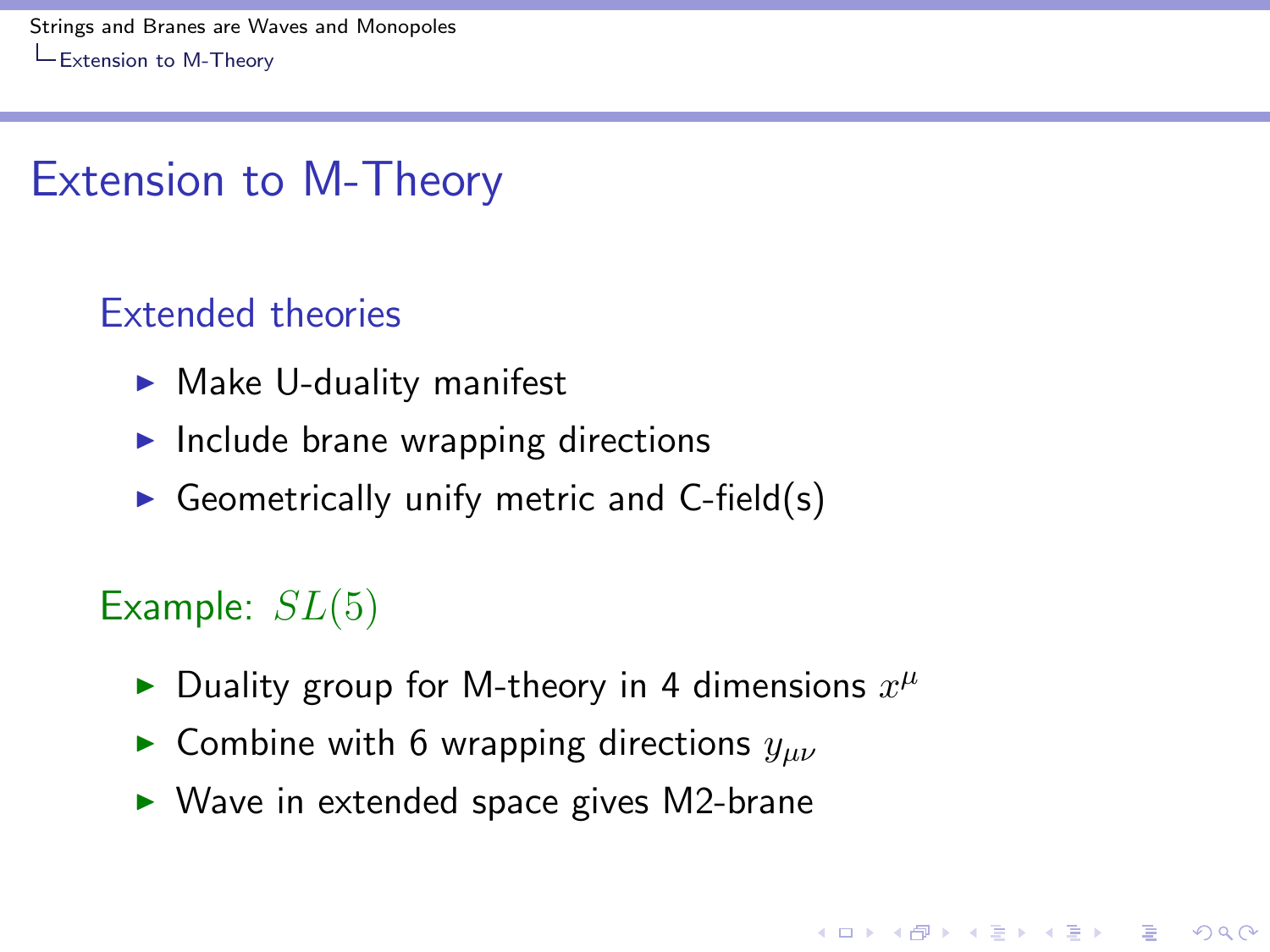Extend space to include *dual* membrane winding modes,  $y_{\mu\nu}$  along with usual  $x^\mu$  coordinates. No longer a simple doubling. Now the generalised tangent space is:

$$
\Lambda^1(M) \oplus \Lambda^{*2}(M). \tag{1}
$$

**KORKAR KERKER EL VOLO** 

The metric for the  $Sl_5$  case is given by:

$$
M_{IJ} = \begin{pmatrix} g_{ab} + \frac{1}{2} C_a{}^{ef} C_{bef} & \frac{1}{\sqrt{2}} C_a{}^{kl} \\ \frac{1}{\sqrt{2}} C^{mn}{}_b & g^{mn,kl} \end{pmatrix},
$$
 (2)

<span id="page-28-0"></span>where  $g^{mn,kl}=\frac{1}{2}$  $\frac{1}{2}(g^{mk}g^{nl}-g^{ml}g^{nk})$  and has the effect of raising an antisymmetric pair of indices.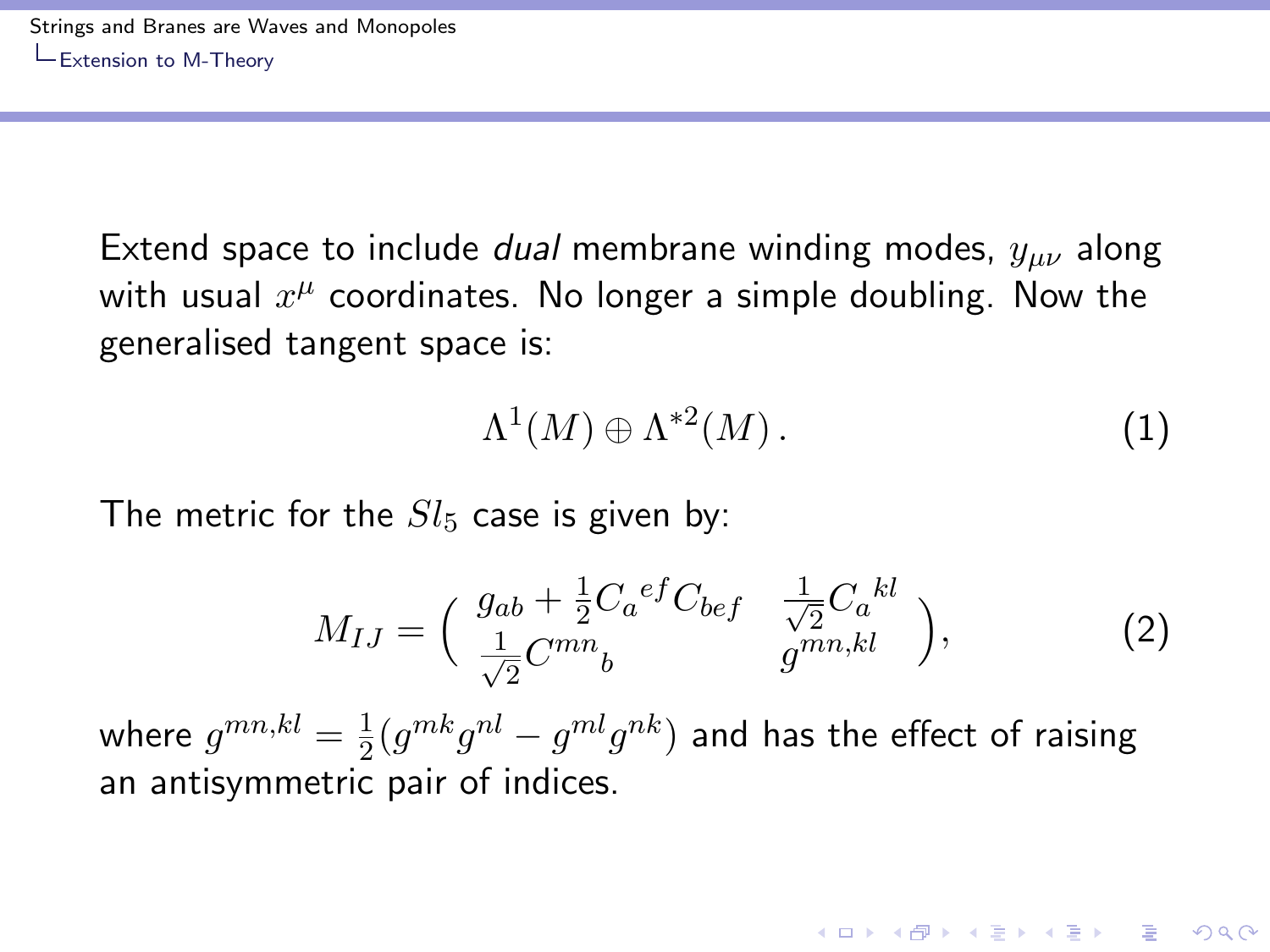We can construct the Lagrangian with all the right properties:

<span id="page-29-0"></span>
$$
L = \left(\frac{1}{12}M^{MN}(\partial_{M}M^{KL})(\partial_{N}M_{KL}) - \frac{1}{2}M^{MN}(\partial_{N}M^{KL})(\partial_{L}M_{MK})\n+ \frac{1}{12}M^{MN}(M^{KL}\partial_{M}M_{KL})(M^{RS}\partial_{N}M_{RS})\n+ \frac{1}{4}M^{MN}M^{PQ}(M^{RS}\partial_{P}M_{RS})(\partial_{M}M_{NQ})\right)
$$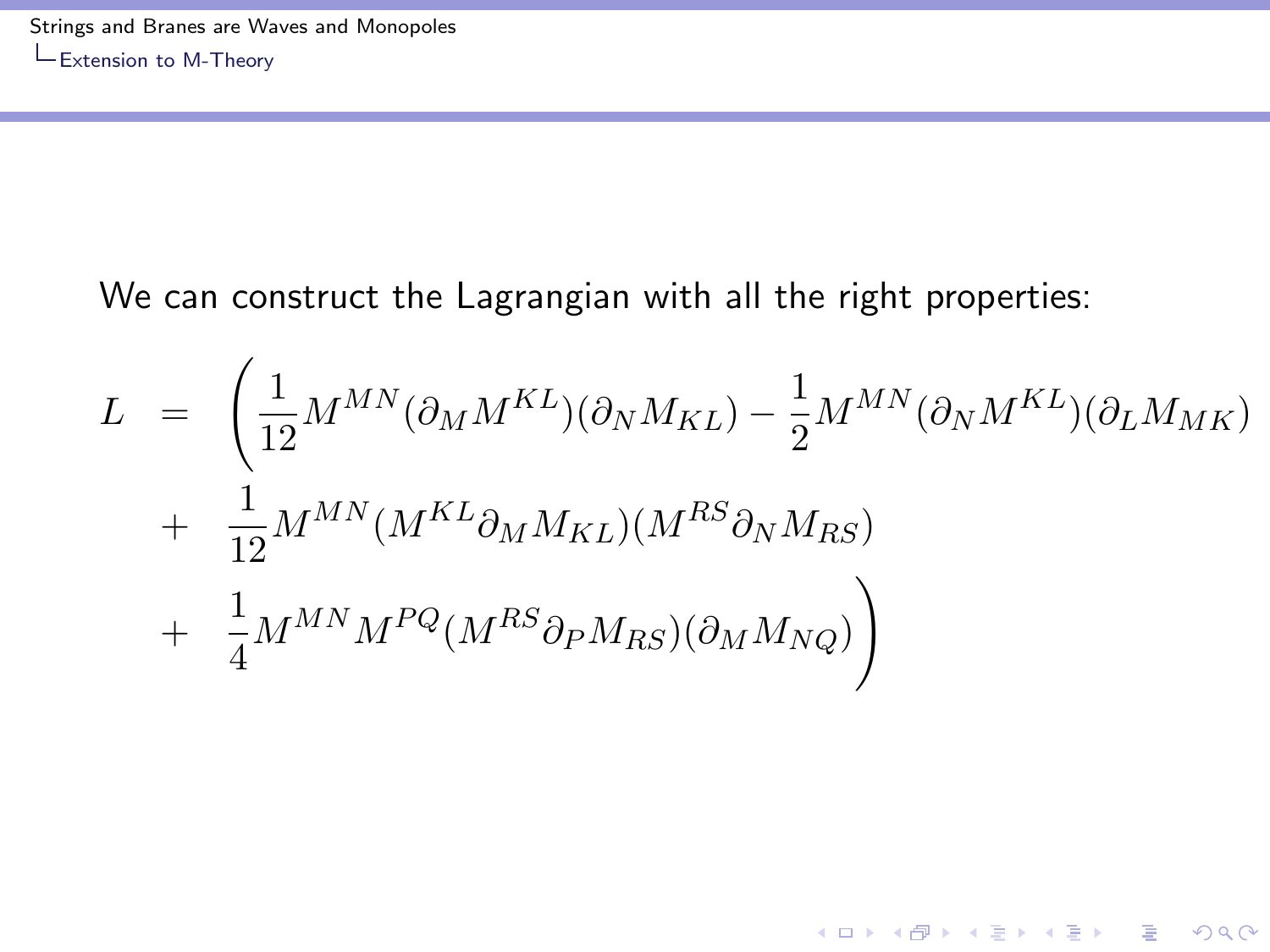[Strings and Branes are Waves and Monopoles](#page-0-0) [Extension to M-Theory](#page-30-0)

### The SL5 Wave Solution

#### **Properties**

- $\triangleright$  Wave solution as before with:
- **In momentum in**  $y_{zw}$  direction
- $\triangleright$  this is a null wave in extended geometry
- $\triangleright$  Smeared over dual direction obeying section condition
- <span id="page-30-0"></span>Interpretation in reduced theory is as a membrane stretched over the zw directions!

**KORK ERKER ADE YOUR**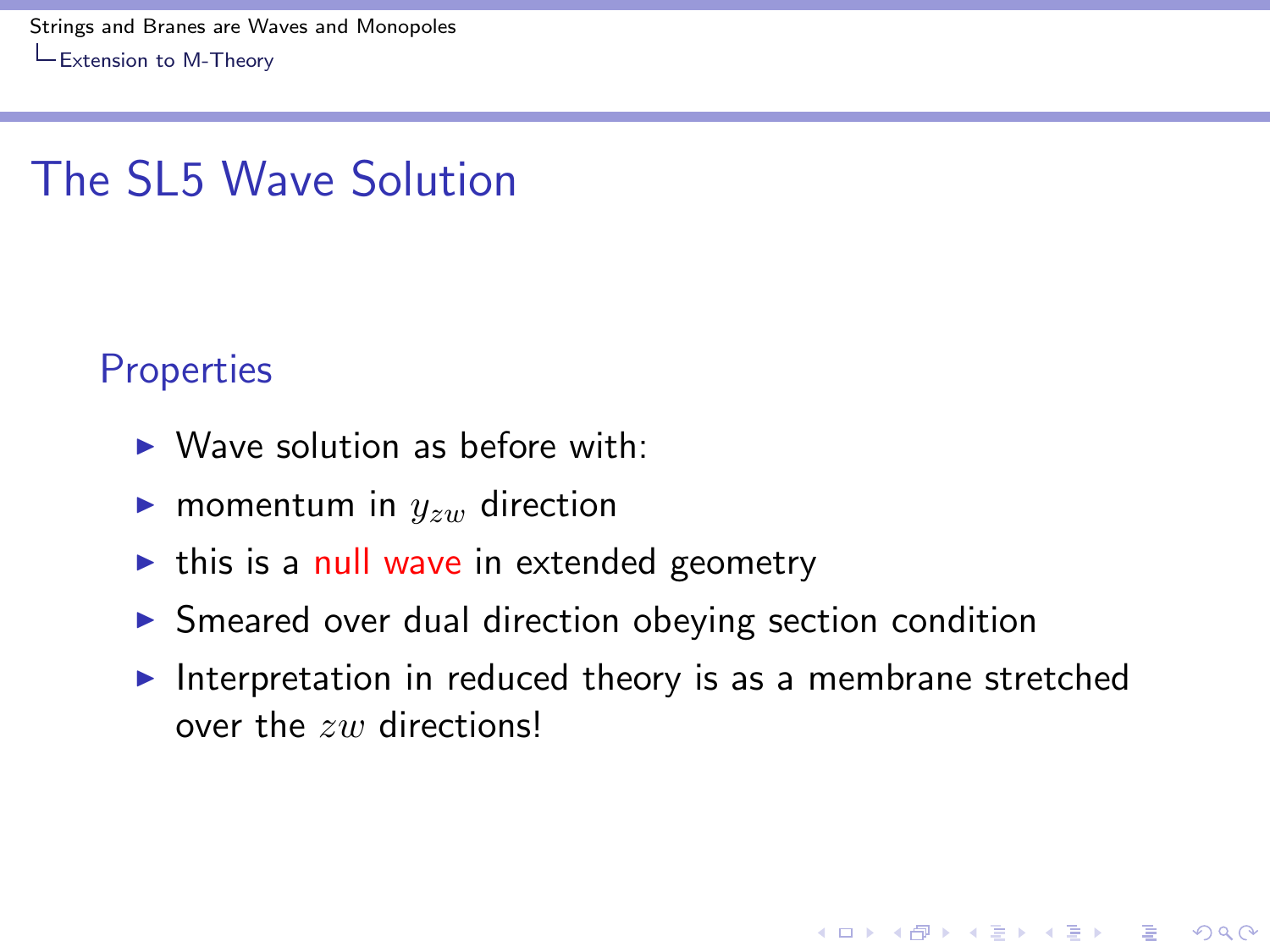Other duality groups. eg  $SO(5,5)$ 

$$
\Lambda^1(M) \to \Lambda^{*2}(M) \oplus \Lambda^{*5}(M) \tag{3}
$$

So we have coordinates

$$
Z^{I} = (x^{a}, y_{ab}, y_{abcde})
$$
 (4)

**KORK ERKER ADE YOUR** 

<span id="page-31-0"></span>with  $a = 1..5$ ,  $ab = 6..15$ ,  $abcde = 16$ . Thus the space is 16 dimensional corresponding to the 16 of  $SO(5,5)$ . The  $y_{abcde}$ correspond to fivebrane winding mode.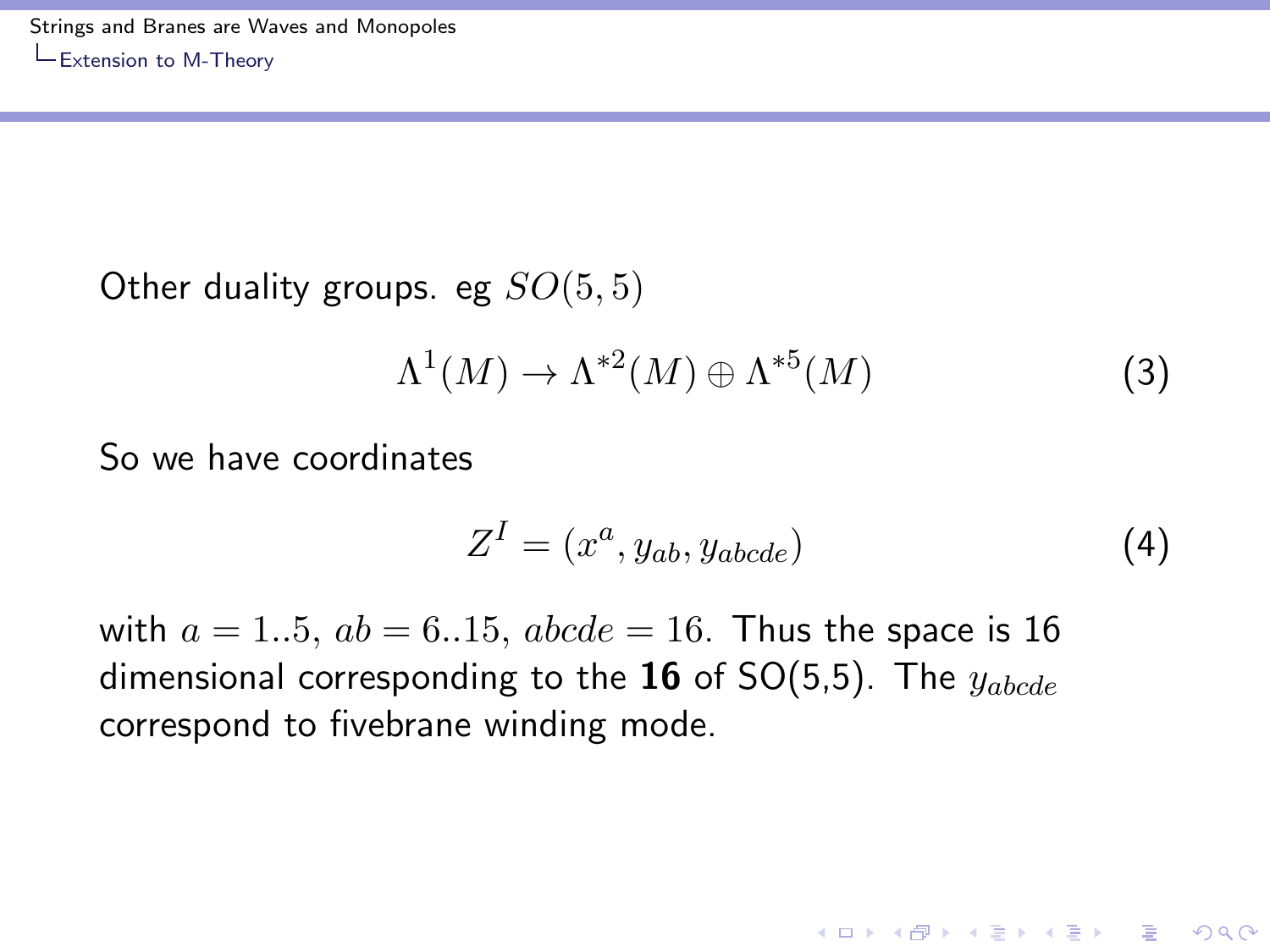The SO(5,5) generalized metric is (upper case latin indices run from 1 to 16):

$$
M_{IJ} = \begin{pmatrix} g_{ab} + \frac{1}{2} C_a^{ef} C_{bef} + \frac{1}{16} X_a X_b & \frac{1}{\sqrt{2}} C_a^{mn} + \frac{1}{4\sqrt{2}} X_a V^{mn} & \frac{1}{4} X_a \\ \frac{1}{\sqrt{2}} C^{kl} b + \frac{1}{4\sqrt{2}} V^{kl} X_b & g^{kl, mn} + \frac{1}{2} V^{kl} V^{mn} & \frac{1}{\sqrt{2}} V^{kl} \\ \frac{1}{4} X_b & \frac{1}{\sqrt{2}} V^{mn} & 1 \end{pmatrix}
$$
(5)

where we have defined:

$$
V^{ab} = \frac{1}{6} \eta^{abcde} C_{cde} \,, \tag{6}
$$

<span id="page-32-0"></span>with  $\eta^{abcde}$  being the totally antisymmetric permutation symbol (it is only a tensor density and thus distinguished from the usual  $\epsilon^{abcde}$ symbol) and

$$
X_a = V^{de} C_{dea} \,. \tag{7}
$$

4 D > 4 P + 4 B + 4 B + B + 9 Q O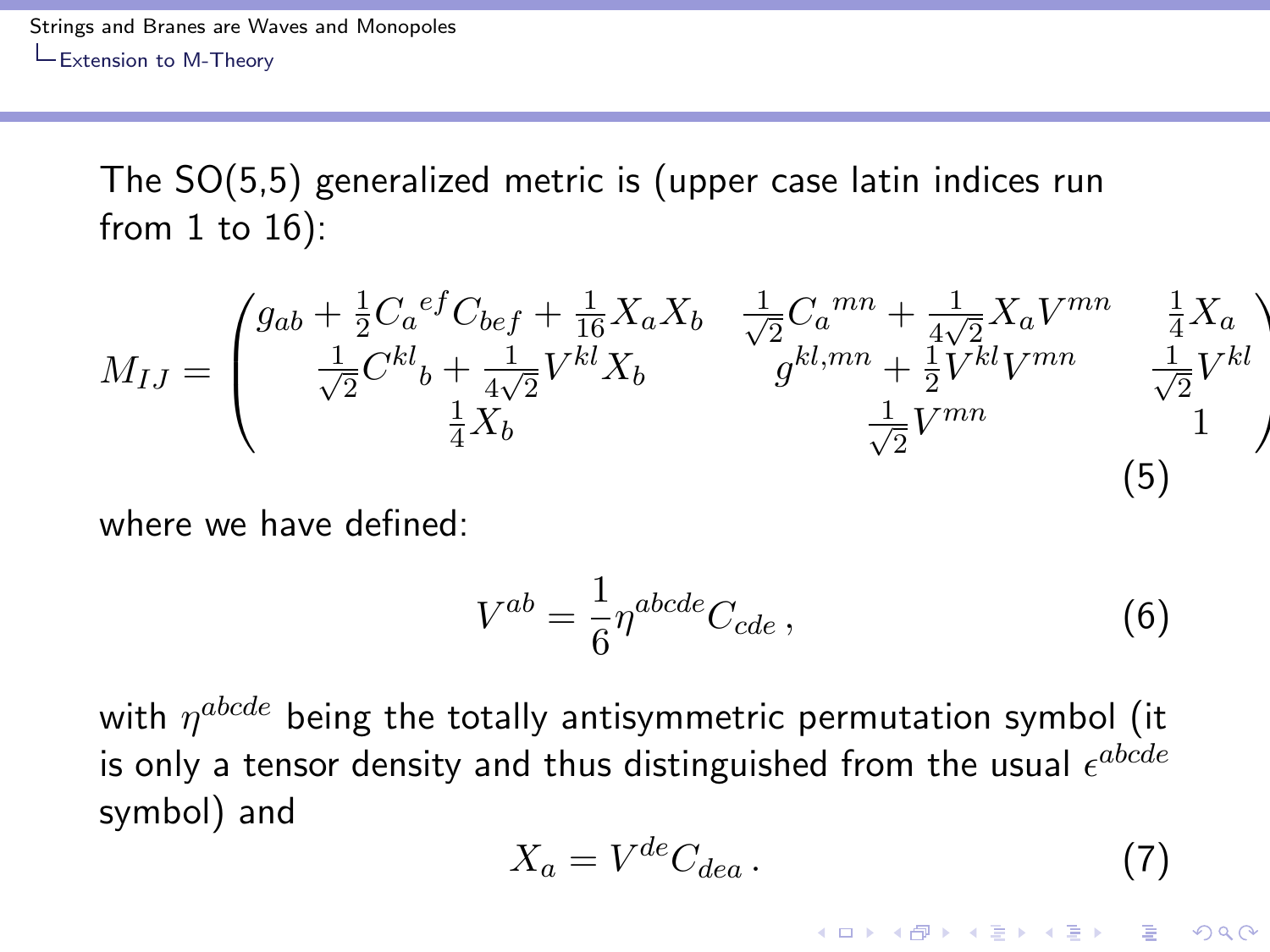We can attempt to reconstruct the dynamical theory out of this generalized metric. We have the following Lagrangian with manifest  $SO(5,5)$ ,

$$
L = \frac{1}{16} M^{MN} (\partial_M M^{KL}) (\partial_N M_{KL}) - \frac{1}{2} M^{MN} (\partial_N M^{KL}) (\partial_L M_{MK})
$$

$$
+ \frac{3}{128} M^{MN} (M^{KL} \partial_M M_{KL}) (M^{RS} \partial_N M_{RS})
$$

$$
- \frac{1}{8} M^{MN} M^{PQ} (M^{RS} \partial_P M_{RS}) (\partial_M M_{NQ})
$$
(8)

4 D > 4 P + 4 B + 4 B + B + 9 Q O

<span id="page-33-0"></span>where  $\partial_M = \bigl(\frac{\partial}{\partial x^a}, \frac{\partial}{\partial y_a}$  $\frac{\partial}{\partial y_{ab}}, \frac{\partial}{\partial z}\big).$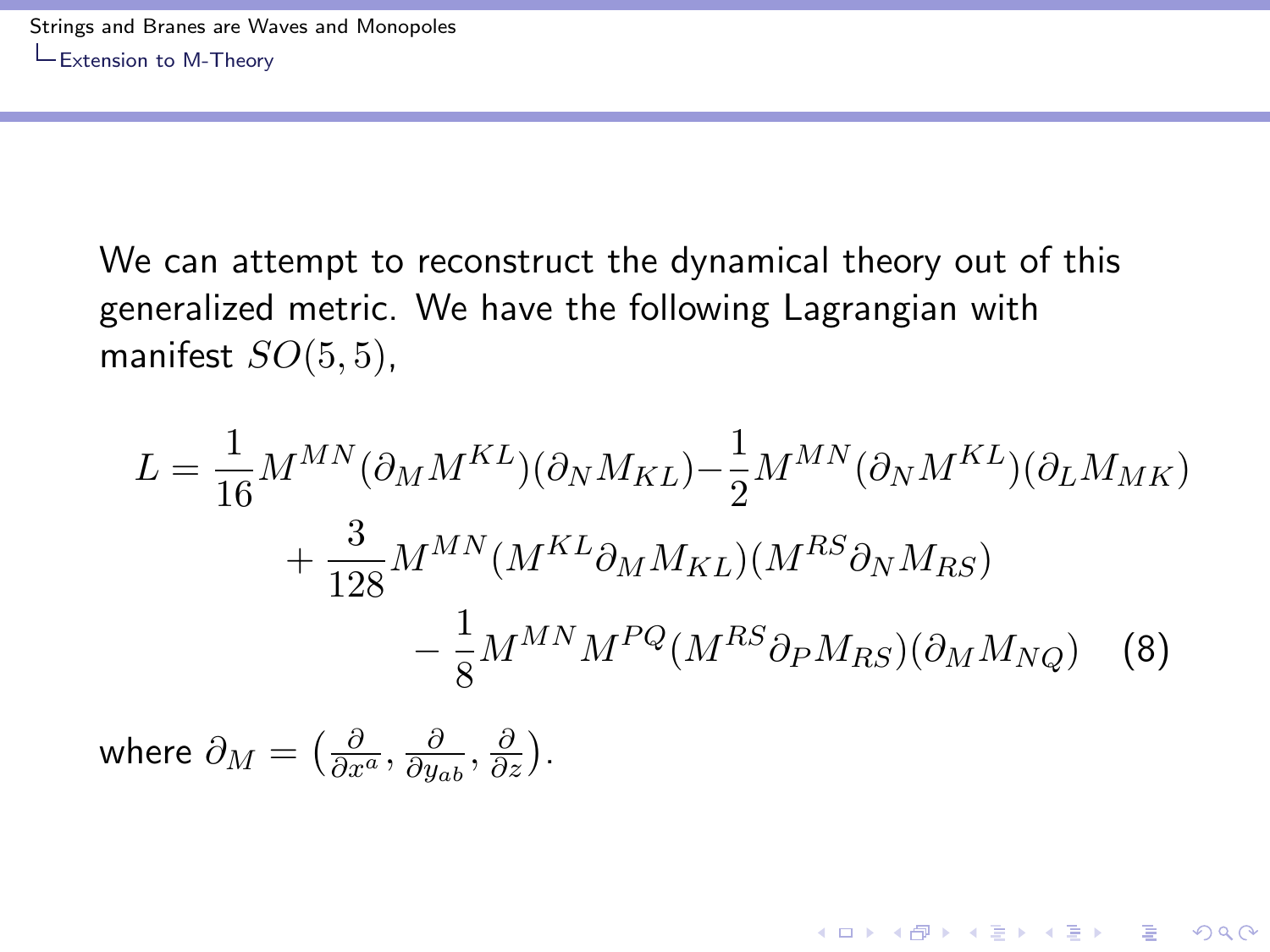<span id="page-34-0"></span>By now it is no surprise that a null wave in the  $y_{abcde}$  direction is an M5-brane stretched in the *abcde* directions. But is there another way to view this?

**KORK STRATER STRAKER**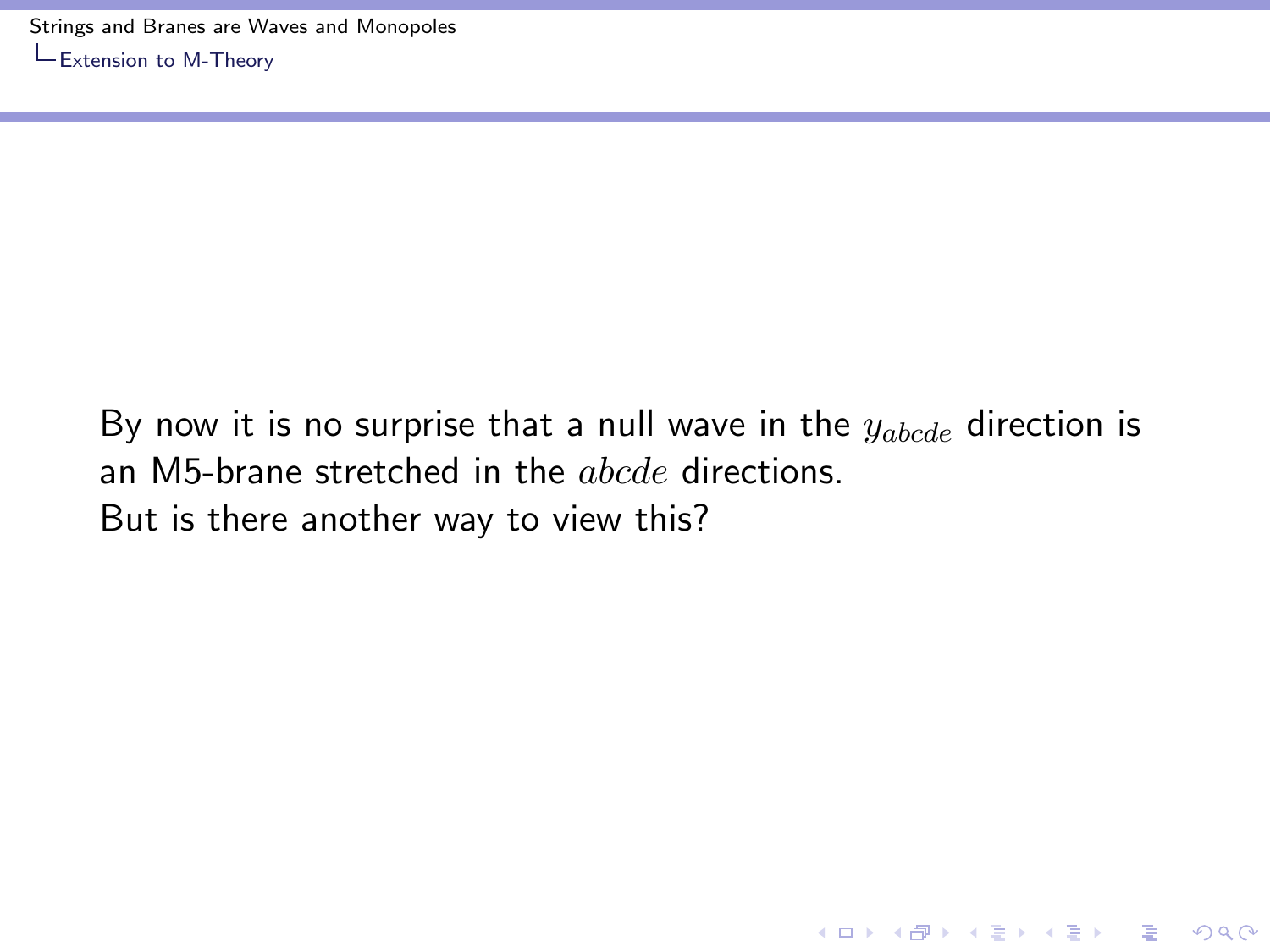### Fivebranes and monopoles

In Kaluza-Klein theory, once we have waves along the KK directions and see that these allow electric charges we can ask how to produce a monopoles. The gives us the Kaluza-Klein monopole, essentially a nontrivial bundle that is an  $S^1$  over  $S^2$  with total space  $S^3.$ 

In terms of M-theory, this is the D6 brane.

<span id="page-35-0"></span>Can we do the same trick for DFT or other extended geometries and find monopole like solutions?

**KORK ERKER ADE YOUR**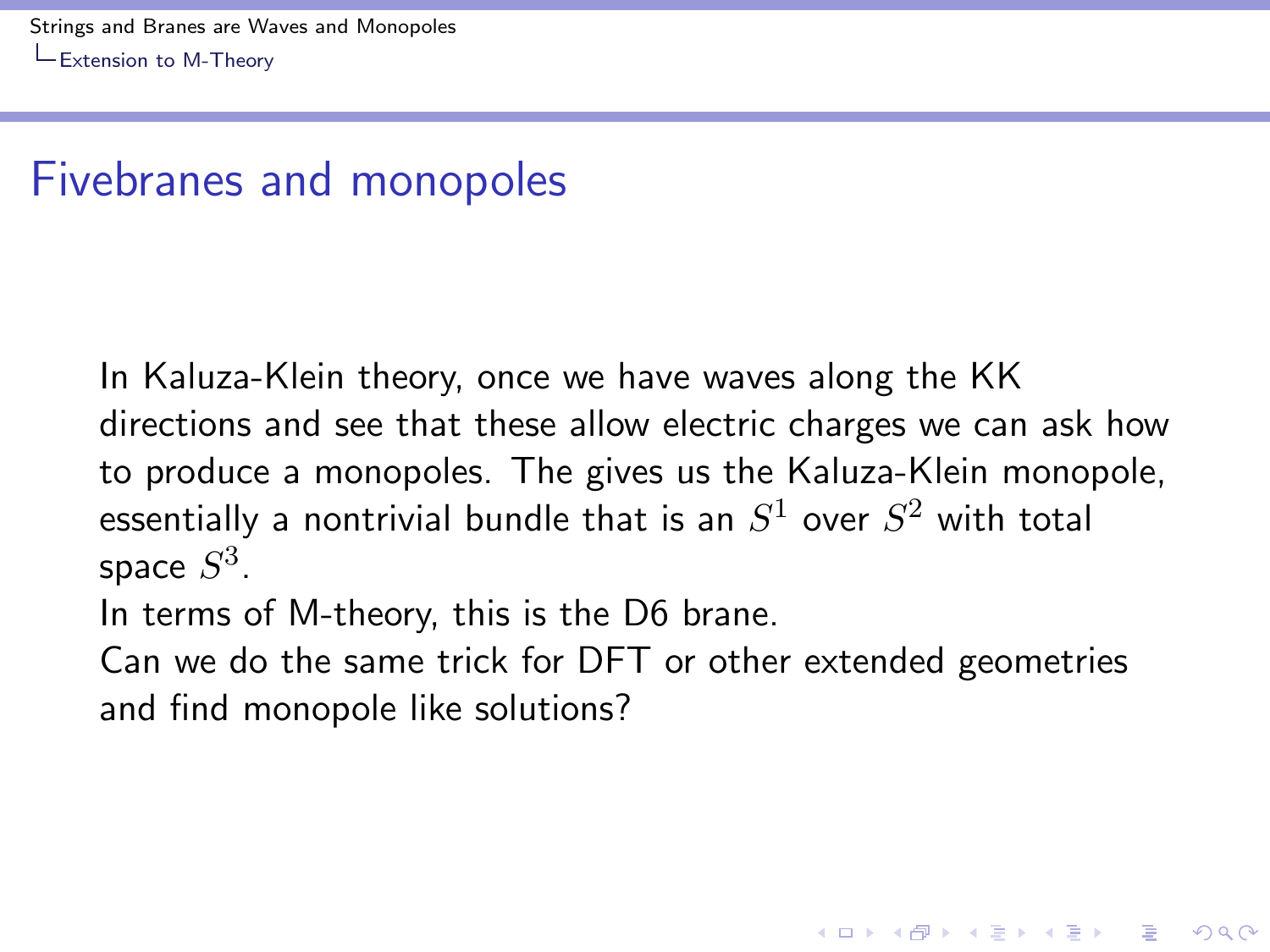#### Yes:

in DFT the monopole whose KK circle is  $\tilde{z}$  is an NS5-brane from the reduced perspetive.

In exceptional case, the monopole whose KK circle is in the  $y_{ab}$ direction is an M5-brane.

<span id="page-36-0"></span>The monopole whose KK circle is in the  $y_{abcde}$  direction is the M2-brane.

**KORK STRATER STRAKER**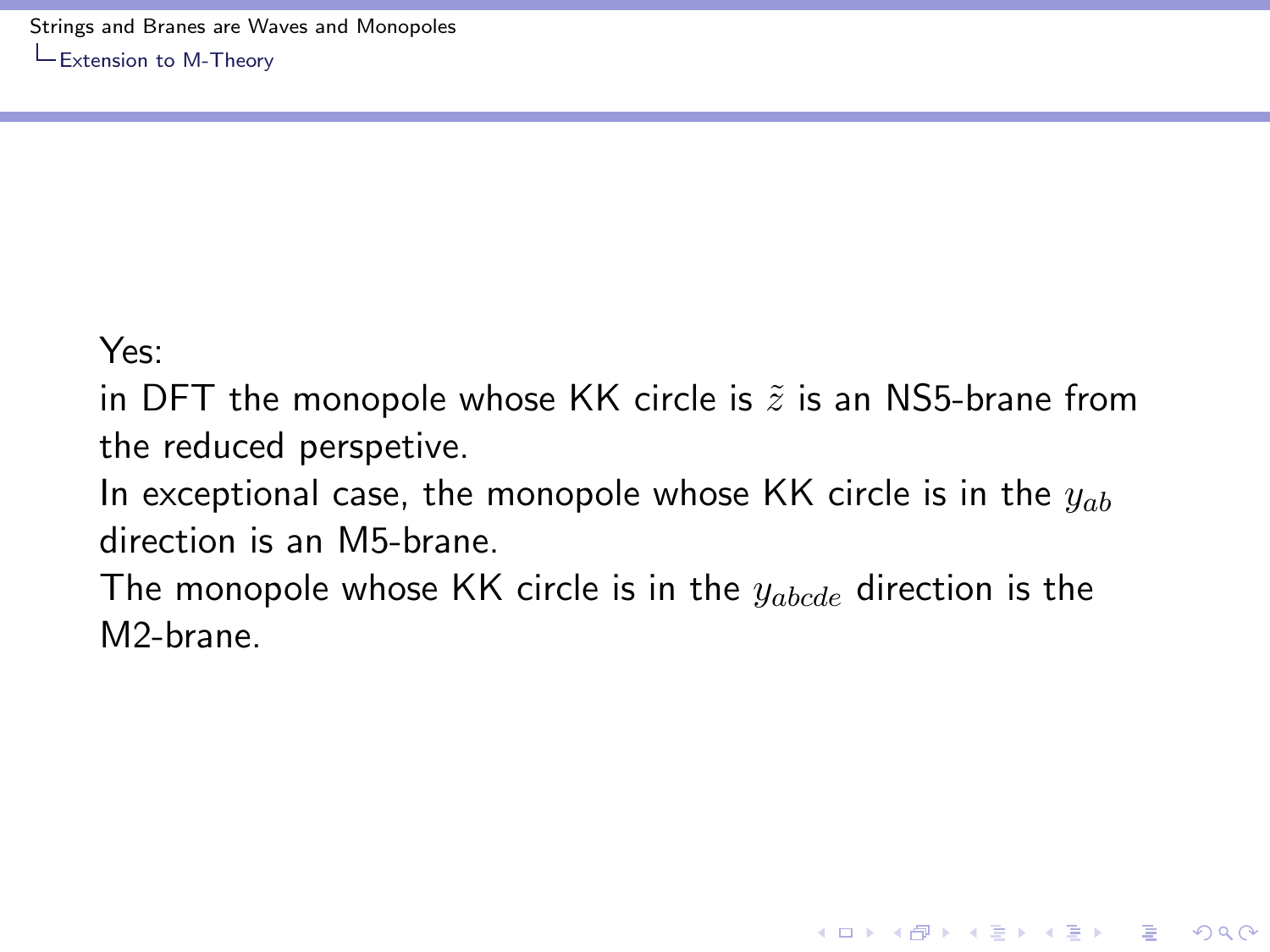[Strings and Branes are Waves and Monopoles](#page-0-0) [Extension to M-Theory](#page-37-0)

## Summary

In DFT and other extended exceptional geometries, waves with momentum along the novel directions are strings or branes. A monopoles whose KK direction is along one of those novel directions is also a brane but S-dual to the one given by a wave with monentum in those directions.

<span id="page-37-0"></span>Thus all branes in excpetional geomerties are simulataneously waves and monopoles.

**KORK STRATER STRAKER**